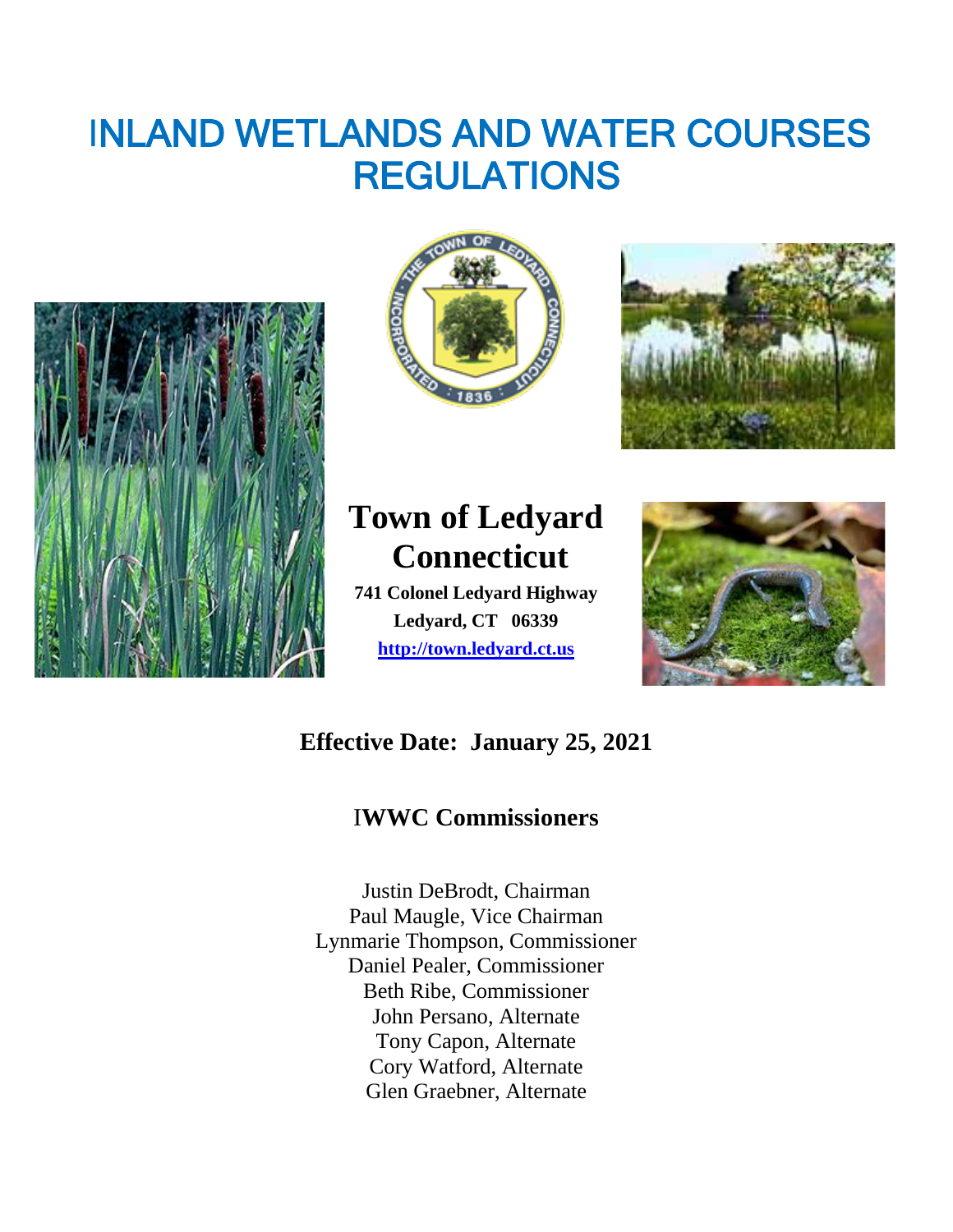## **TABLE OF CONTENTS**

| Title and Authority                               |            | Page 1  |
|---------------------------------------------------|------------|---------|
| Terms and Definitions                             |            | Page 2  |
| Inventory of Inland Wetlands<br>and Water Courses |            | Page 6  |
| Uses as of Right                                  |            | Page 7  |
|                                                   |            | Page 9  |
|                                                   |            | Page 9  |
|                                                   |            | Page 10 |
|                                                   |            | Page 13 |
| <b>Public Hearings</b>                            |            | Page 15 |
|                                                   |            | Page 15 |
|                                                   |            | Page 18 |
| Action by Designated Agent to                     | Section 12 | Page 20 |
| Bond and Insurance                                |            | Page 20 |
| Enforcement                                       |            | Page 21 |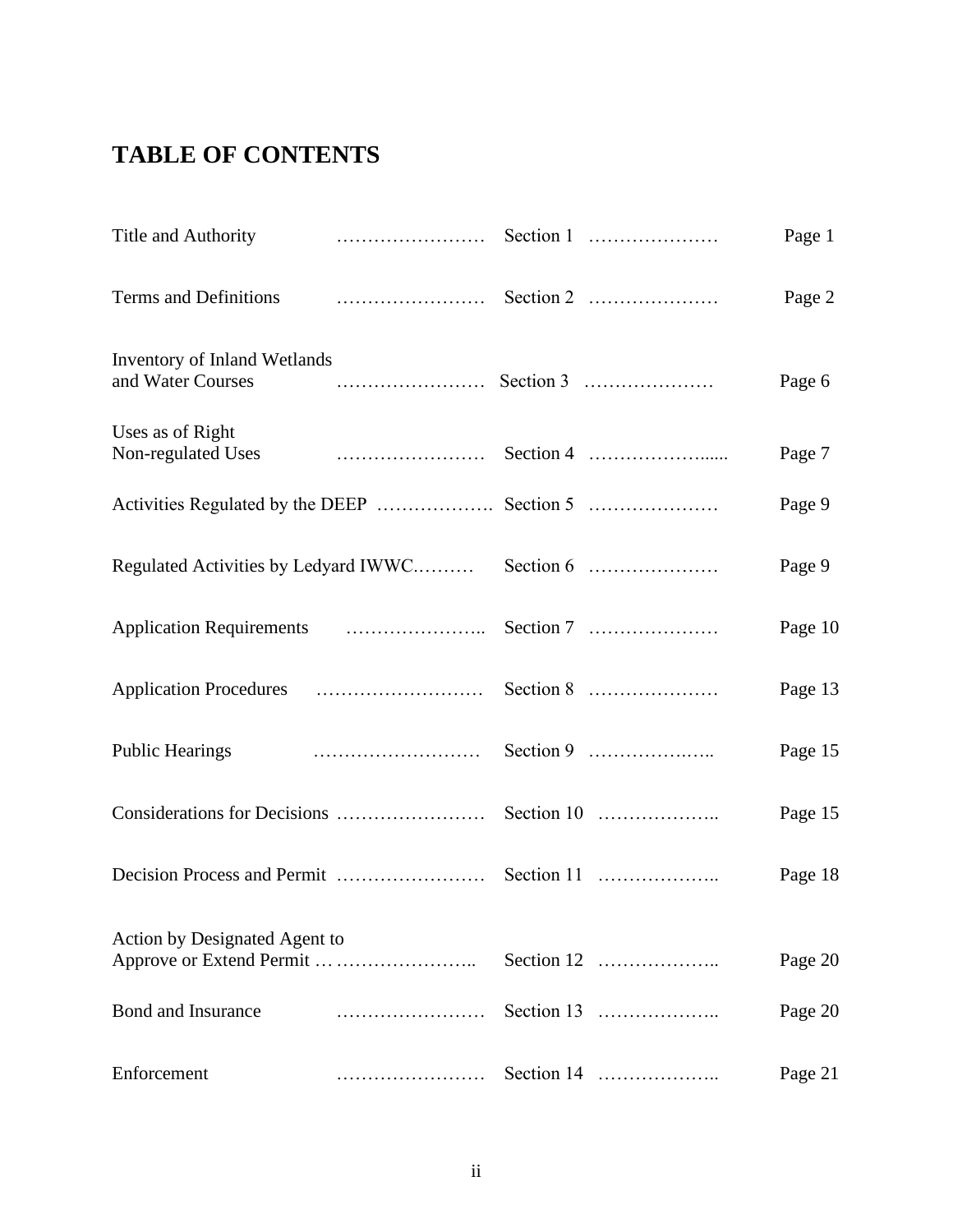| Amendments           |                              |  | Page 22 |
|----------------------|------------------------------|--|---------|
| Appeals              |                              |  | Page 24 |
|                      |                              |  | Page 24 |
| <b>Other Permits</b> |                              |  | Page 25 |
| Fees                 | $\ldots$ $\ldots$ Section 19 |  | Page 25 |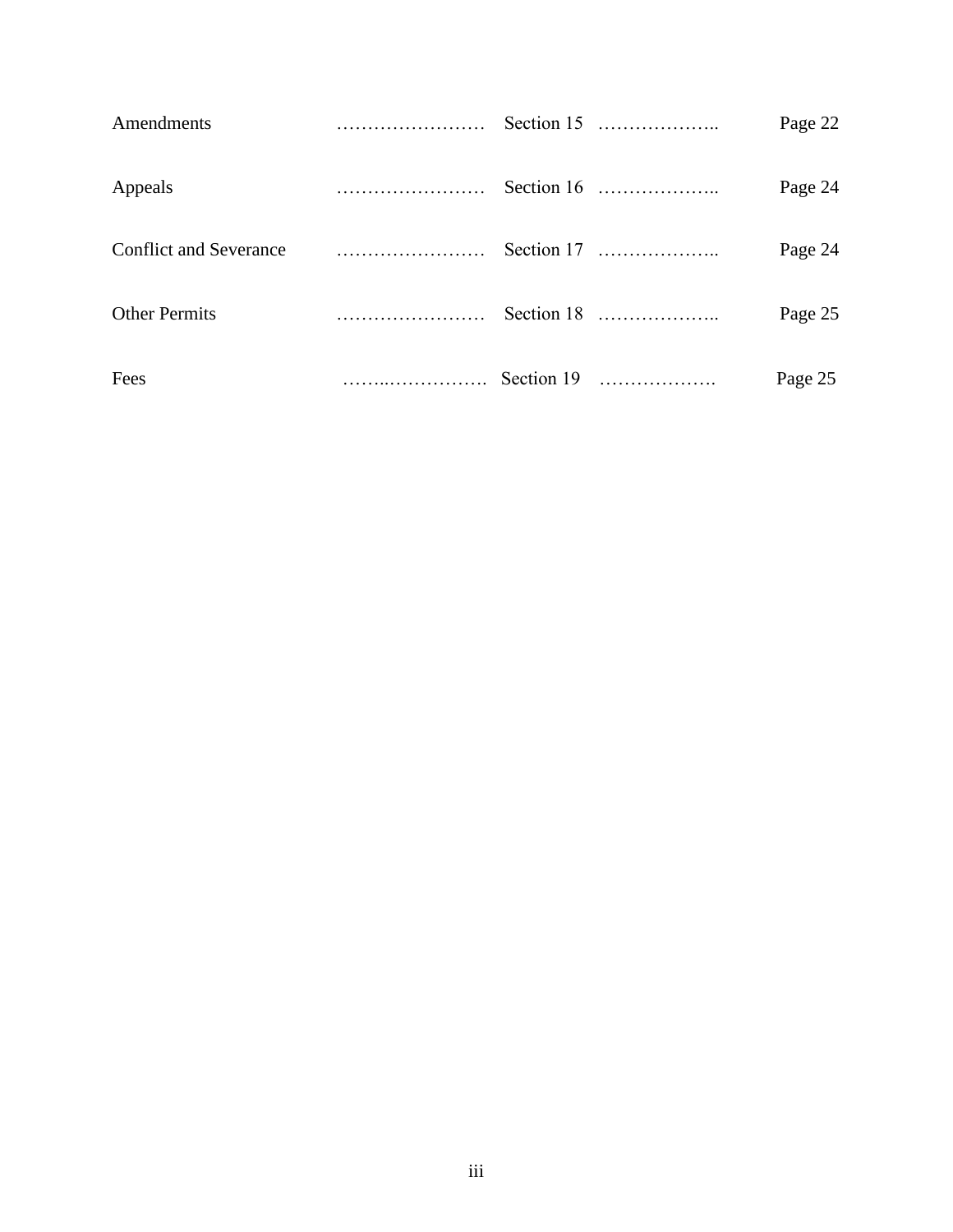#### **Section 1: Title and Authority**

1.1 The inland wetlands and water courses of the State of Connecticut are an indispensable and irreplaceable but fragile natural resource with which the citizens of the state have been endowed. The wetlands and water courses are an interrelated web of nature essential to an adequate supply of surface and underground water; to hydrological stability and control of flooding and erosion; to the recharging and purification of groundwater; and to the existence of many forms of animal, aquatic and plant life. Many inland wetlands and water courses have been destroyed or are in danger of destruction because of unregulated use by reason of the deposition, filling or removal of material, the diversion or obstruction of water flow, the erection of structures and other uses, all of which have despoiled, polluted and eliminated wetlands and water courses. Such unregulated activity has had, and will continue to have, a significant, adverse impact on the environment and ecology of the state of Connecticut and has and will continue to imperil the quality of the environment thus adversely affecting the ecological, scenic, historic and recreational values and benefits of the state for its citizens now and forever more. The preservation and protection of the wetlands and water courses from random, unnecessary, undesirable and unregulated uses, disturbance or destruction is in the public interest and is essential to the health, welfare and safety of the citizens of the state. It is, therefore, the purpose of these regulations to protect the citizens of the state by making provisions for the protection, preservation, maintenance and use of the inland wetlands and water courses by minimizing their disturbance and pollution; maintaining and improving water quality in accordance with the highest standards set by federal, state or local authority; preventing damage from erosion, turbidity or siltation; preventing loss of fish and other beneficial aquatic organisms, wildlife and vegetation and the destruction of the natural habitats thereof; deterring and inhibiting the danger of flood and pollution; protecting the quality of wetlands and water courses for their conservation, economic, aesthetic, recreational and other public and private uses and values; and protecting the state's potable fresh water supplies from the dangers of drought, overdraft, pollution, misuse and mismanagement by providing an orderly process to balance the need for the economic growth of the state and the use of its land with the need to protect its environment and ecology in order to forever guarantee to the people of the state, the safety of such natural resources for their benefit and enjoyment and for the benefit and enjoyment of generations yet unborn.

1.2 These regulations shall be known as the "Inland Wetlands and Water Courses Regulations of the Town of Ledyard."

1.3 The Inland Wetlands and Water Courses Commission, herein after referred to as IWWC, of the Town of Ledyard was established in accordance with an ordinance adopted October 10, 1973 and shall implement the purposes and provisions of these regulations and the Inland Wetlands and Water Courses Act in the Town of Ledyard.

1.4 These regulations have been adopted and may be amended, from time to time, in accordance with the provisions of the Inland Wetlands and Water Courses Act and these regulations.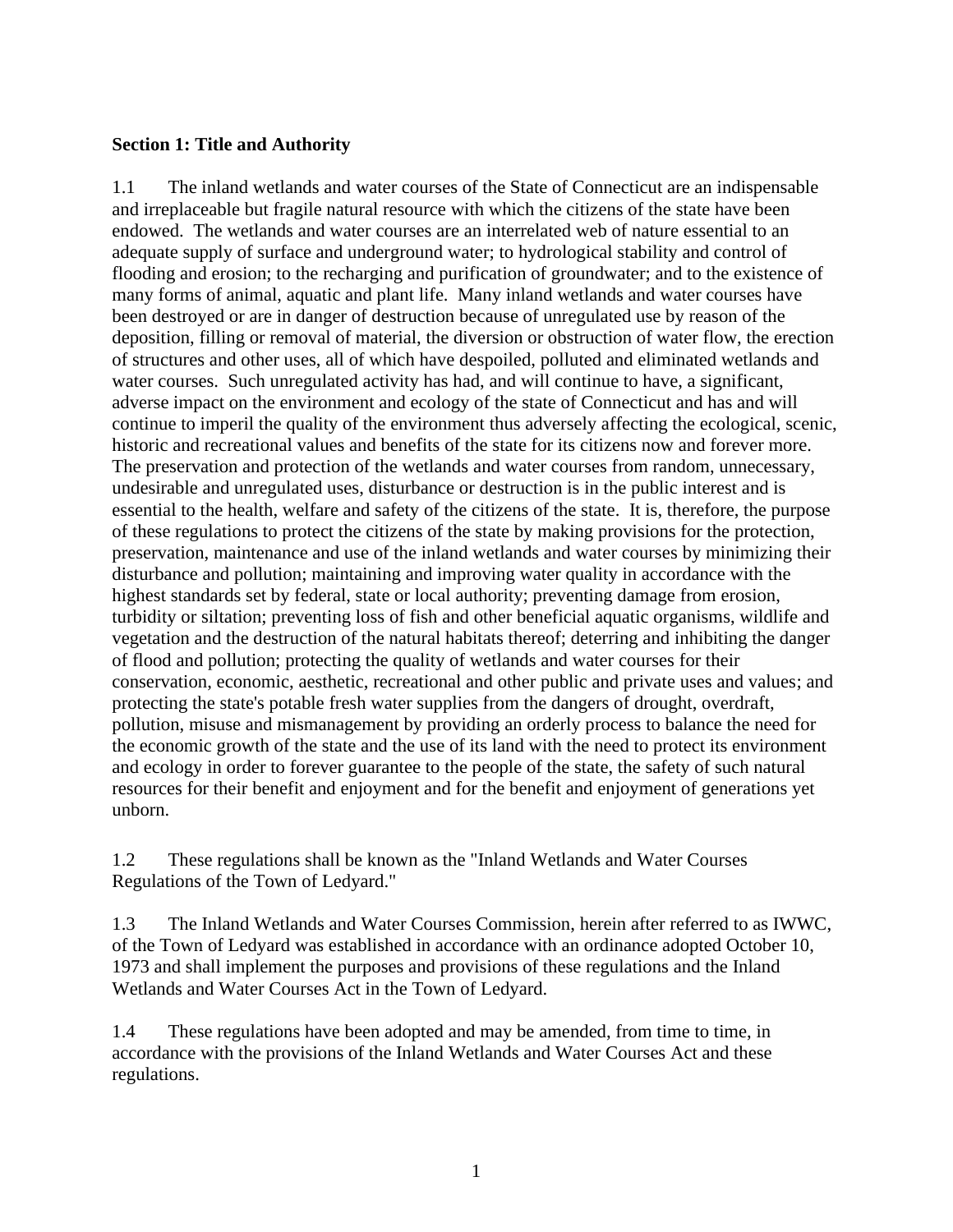1.5 The IWWC shall enforce the Inland Wetlands and Water Courses Act and (1) shall issue, with terms, conditions, limitations or modifications, or deny permits for all regulated activities and/or (2) shall issue determinations for uses of right or for which the IWWC has no jurisdiction which may impact wetlands in the Town of Ledyard pursuant to Sections 22a-36 to 22a-45, inclusive, of the Connecticut Statutes, as amended.

#### **Section 2: Terms and Definitions**

2.1 As used in these regulations:

"Act" means the Inland Wetlands and Water Courses Act, Sections 22a-36 through 22a-45, inclusive, of the Connecticut General Statutes, as amended.

"Alluvium" means sediment deposited by flowing water, such as sand, silt or clay.

"Bogs" are water courses distinguished by evergreen trees and shrubs underlain by peat deposits, poor or very poor drainage, and highly acidic conditions.

"Clear-cutting" means the harvest of timber in a fashion which removes all trees down to a two inch diameter at breast height (approximately 4 ½ feet).

"Commissioner of Energy and Environmental Protection" means the commissioner of the State of Connecticut Department of Energy and Environmental Protection.

"Conservation restriction" means a limitation, whether or not stated in the form of a restriction, easement, covenant, or condition, in any deed, will, or other instrument executed by or on behalf of the owner of the land described therein, including, but not limited to, the state or any other political subdivision of the state, or in any order of taking such land whose purpose is to retain land or water areas predominantly in their natural, scenic, or open condition or in agricultural, farming, forest, or open space use.

"Continual flow" means a flow of water which persists for an extended period of time; this flow may be interrupted during periods of drought or during the low flow period of the annual hydrological cycle, June through September, but it recurs in prolonged succession.

"Days" means calendar days.

"Deposit" includes, but shall not be limited to, fill, grade, dump, place, discharge or emit.

"Detritus" means loose material, rock fragments or organic particles that have been formed by the disintegration of rocks.

"Designated Agent" means the administrative staff that is charged with the enforcement of these regulations. The Designated Agent must have obtained certification from CT DEEP prior to the Commission authorizing said Agent to approve permits within the 100' upland review area.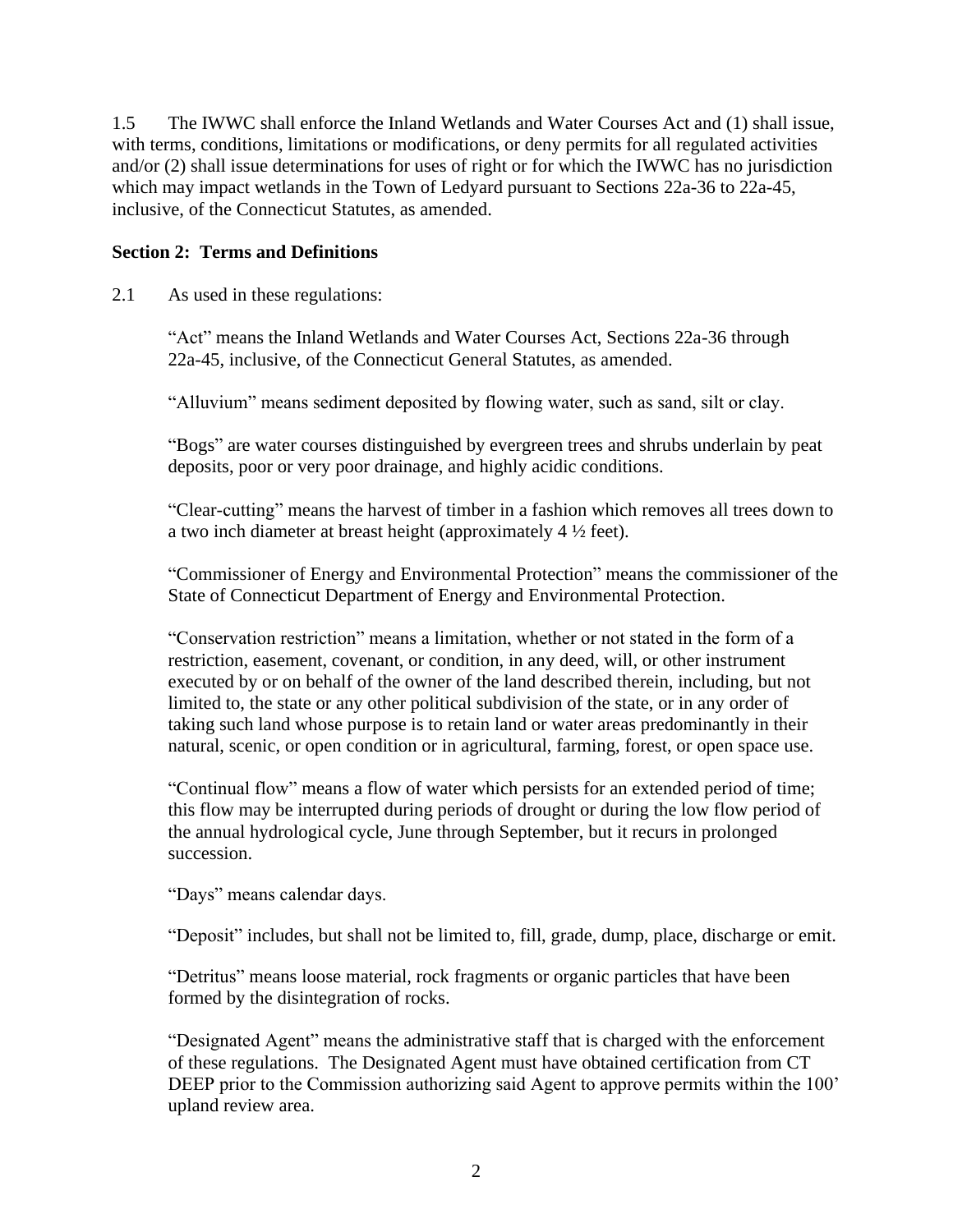"Discharge" means emission of any water, substance, or material into waters of the state whether or not such substance causes pollution.

"Essential to the farming operation" means that the proposed activity is necessary and indispensable to sustain farming activities on the farm.

"Farming" shall be consistent with the definition as noted in Section  $1-1(q)$  of the Connecticut General Statutes. Except as otherwise specifically defined, the words "agriculture" and "farming" shall include cultivation of the soil, dairying, forestry, raising or harvesting any agricultural or horticultural commodity, including the raising, shearing, feeding, caring for, training and management of livestock, including horses, bees, poultry, fur-bearing animals and wildlife, and the raising or harvesting of oysters, clams, mussels, other molluscan shellfish or fish; the operation, management, conservation, improvement or maintenance of a farm and its buildings, tools and equipment, or salvaging timber or cleared land of brush or other debris left by storm, as an incident to such farming operations; the production or harvesting of maple syrup or maple sugar, or any agricultural commodity, including lumber, as an incident to ordinary farming operations or the harvesting of mushrooms, the hatching of poultry, or the construction, operation or maintenance of ditches, canals, reservoirs or waterways used exclusively for farming purposes; handling, planting, drying, packing, packaging, processing, freezing, grading, storing or delivering to storage or to market, or to a carrier for transportation to market, or for direct sale any agricultural or horticultural commodity as an incident to ordinary farming operations, or, in the case of fruits and vegetables, as an incident to the preparation of such fruits or vegetables for market or for direct sale. The term "farm" includes farm buildings, and accessory buildings thereto, nurseries, orchards, ranges, greenhouses, hoop houses and other temporary structures or other structures used primarily for the raising and, as an incident to ordinary farming operations, the sale of agricultural or horticultural commodities. The term "aquaculture" means the farming of the waters of the state and tidal wetlands and the production of protein food, including fish, oysters, clams, mussels and other Mollusca shellfish, on leased, franchised and public underwater farmlands.

"Feasible" means able to be constructed or implemented consistent with sound engineering principles.

"Hydrophytic vegetation" means plants that grow in water or in soil too waterlogged for most plants to survive.

"Intermittent water course" means an area of land that is delineated by a defined permanent channel and bank and the occurrence of two or more of the following characteristics: (a) evidence of scour or deposits of recent alluvium or detritus, (b) the presence of standing or flowing water for a duration longer than a particular storm incident, and (c) the presence of hydrophytic vegetation.

"IWWC" means the Inland Wetlands and Water Courses Commission of the Town of Ledyard.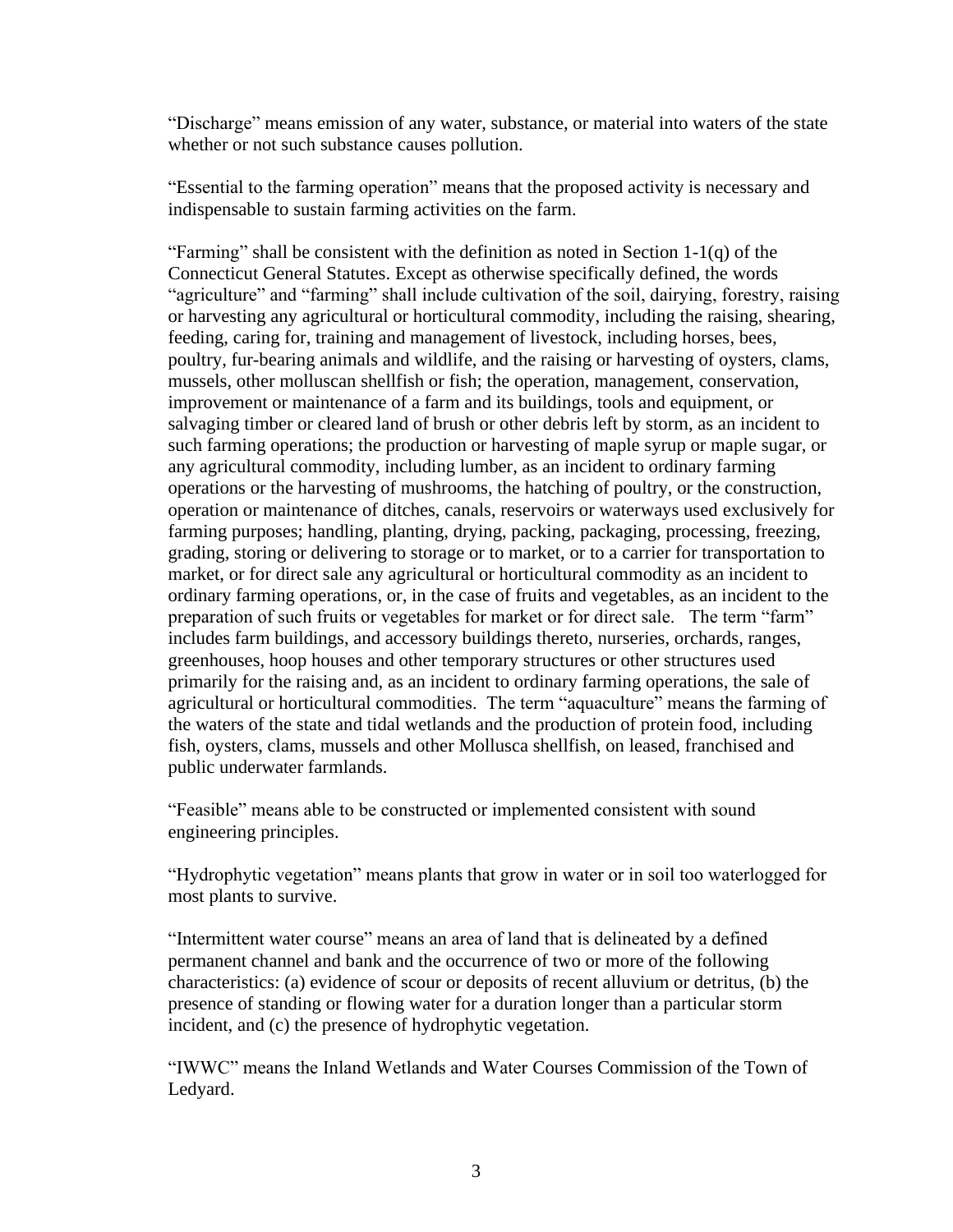"License" means the whole or any part of any permit, certificate of approval or similar form of permission which may be required of any person by the provisions of Sections 22a-36 to 22a-45, inclusive.

"Management practice" means a practice, procedure, activity, structure or facility designed to prevent or minimize pollution or other environmental damage or to maintain or enhance existing environmental quality. Such management practices include, but are not limited to: erosion and sedimentation controls; restrictions on land use or development; construction setbacks from wetlands or water courses; proper disposal of waste materials; procedures for equipment maintenance to prevent fuel spillage; construction methods to prevent flooding or disturbance of wetlands and water courses; procedures for maintaining continuous stream flows; confining construction that must take place in water courses to times when water flows are low and fish and wildlife will not be adversely affected.

 "Marshes" are water courses that are distinguished by the absence of trees and shrubs and the dominance of soft-stemmed herbaceous plants. The water table in marshes is at or above the ground surface throughout the year and areas of open water six inches or more in depth are common, but seasonal water table fluctuations are encountered.

"Material" means any substance, solid or liquid, organic or inorganic including, but not limited to, soil, sediment, aggregate, land, gravel, clay, bog, mud, debris, sand, refuse or waste.

"Municipality" means the Town of Ledyard.

"Nurseries" means places where plants are grown for sale, transplanting, or experimentation.

"Permit" see "License."

"Permitted Use As of Right." See Section 4.1 of these regulations.

"Permittee" means the person to whom a license has been issued.

"Person" means any person, firm, partnership, association, corporation, limited liability company, company, organization or legal entity of any kind, including municipal corporations, governmental agencies or subdivisions thereof.

"Pollution" means harmful thermal effect or the contamination or rendering unclean or impure of any waters of the state by reason of any waste or other materials discharged or deposited therein by any public or private sewer or otherwise so as directly or indirectly to come in contact with any waters. This includes, but is not limited to, erosion and sedimentation resulting from any filling, land clearing or excavation activity.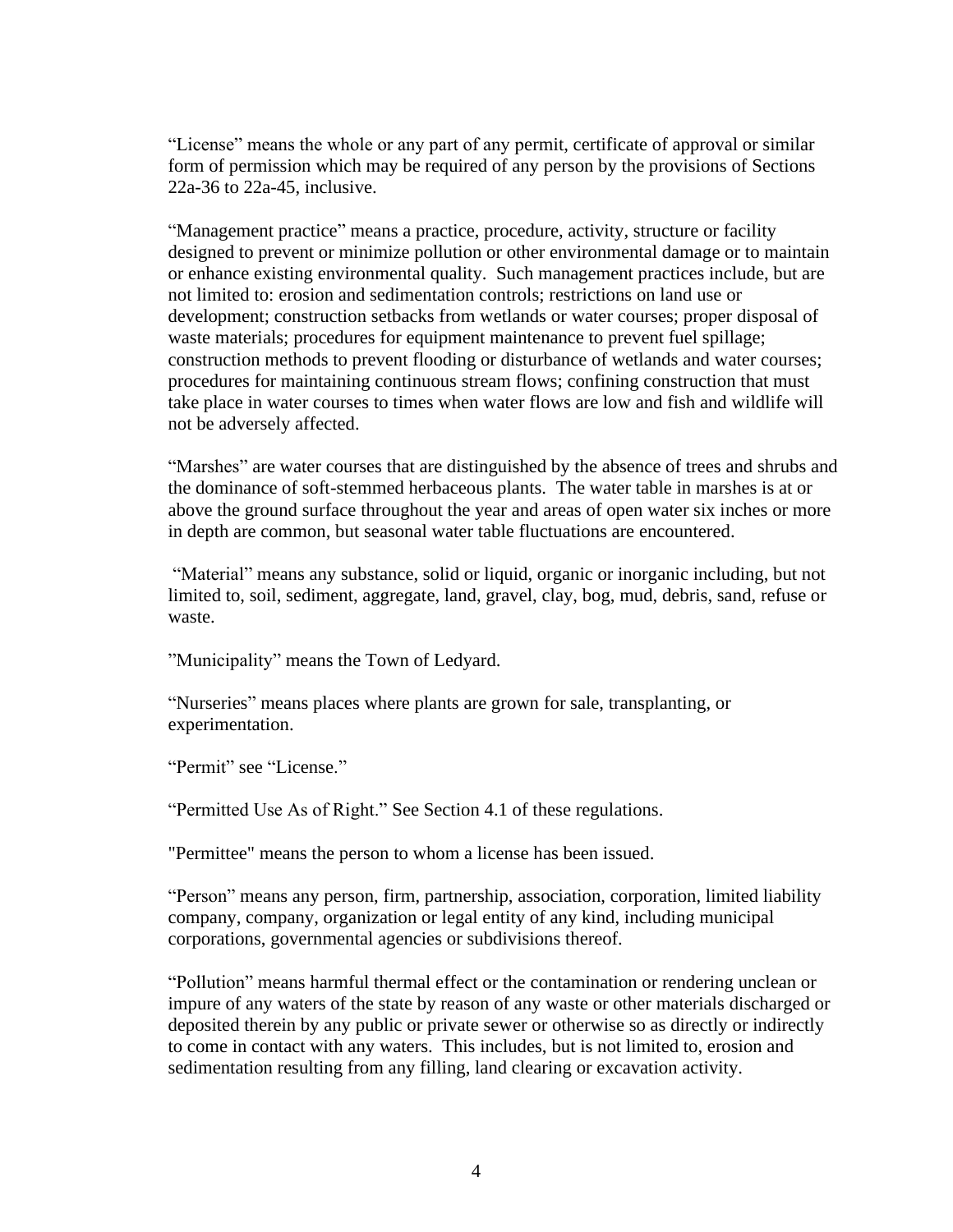"Preservation restriction" means a limitation, whether or not stated in the form of a restriction, easement, covenant, or condition, in any deed, will, or other instrument executed by or on behalf of the owner of the land, including, but not limited to, the state or any other political subdivision of the state, or in any order of taking such land whose purpose is to preserve historically significant structures or sites.

"Prudent" means economically and otherwise reasonable in light of the social benefits to be derived from the proposed regulated activity provided cost may be considered in deciding what is prudent and further provided a mere showing of expense will not necessarily mean an alternative is imprudent.

"Regulated activity" means any operation within or use of a wetland or water course involving removal or deposition of material, or any obstruction, construction, alteration or pollution of such wetlands or water courses, or any other activity which may impact or effect the wetlands, but shall not include the specified activities in Section 22a-40 of the Connecticut General Statutes. Furthermore, any clearing, grubbing, filling, grading, paving, excavating, constructing, depositing or removing of material and discharging of storm water on the land within 100 feet, measured horizontally from the boundary of any wetland or water course, is a regulated activity.

"Remove" includes, but shall not be limited to drain, excavate, mine, dig, dredge, suck, bulldoze, dragline or blast.

"Rendering unclean or impure" means any alteration of the physical, chemical or biological properties of any waters of the state, including, but not limited to, change in odor, color, turbidity or taste.

"Significant impact" means any activity, including, but not limited to, the following activities which may have a major effect as determined by the IWWC.

1. Any activity involving deposition or removal of material which will or may have a substantial effect on the wetland or water course or on wetlands or water courses outside the area for which the activity is proposed.

2. Any activity which substantially changes the natural channel or may inhibit the natural dynamics of a water course system.

3. Any activity which substantially diminishes the natural capacity of an inland wetland or water course to: support aquatic, plant or animal life and habitats; prevent flooding; supply water; assimilate waste; facilitate drainage; provide recreation or open space; or perform other functions.

4. Any activity which is likely to cause or has the potential to cause substantial turbidity, siltation or sedimentation in a wetland or water course.

5. Any activity which causes substantial diminution of flow of a natural water course or groundwater levels of the wetland or water course.

6. Any activity which is likely to cause or has the potential to cause pollution of a wetland or water course.

7. Any activity which damages or destroys unique wetland or water course areas or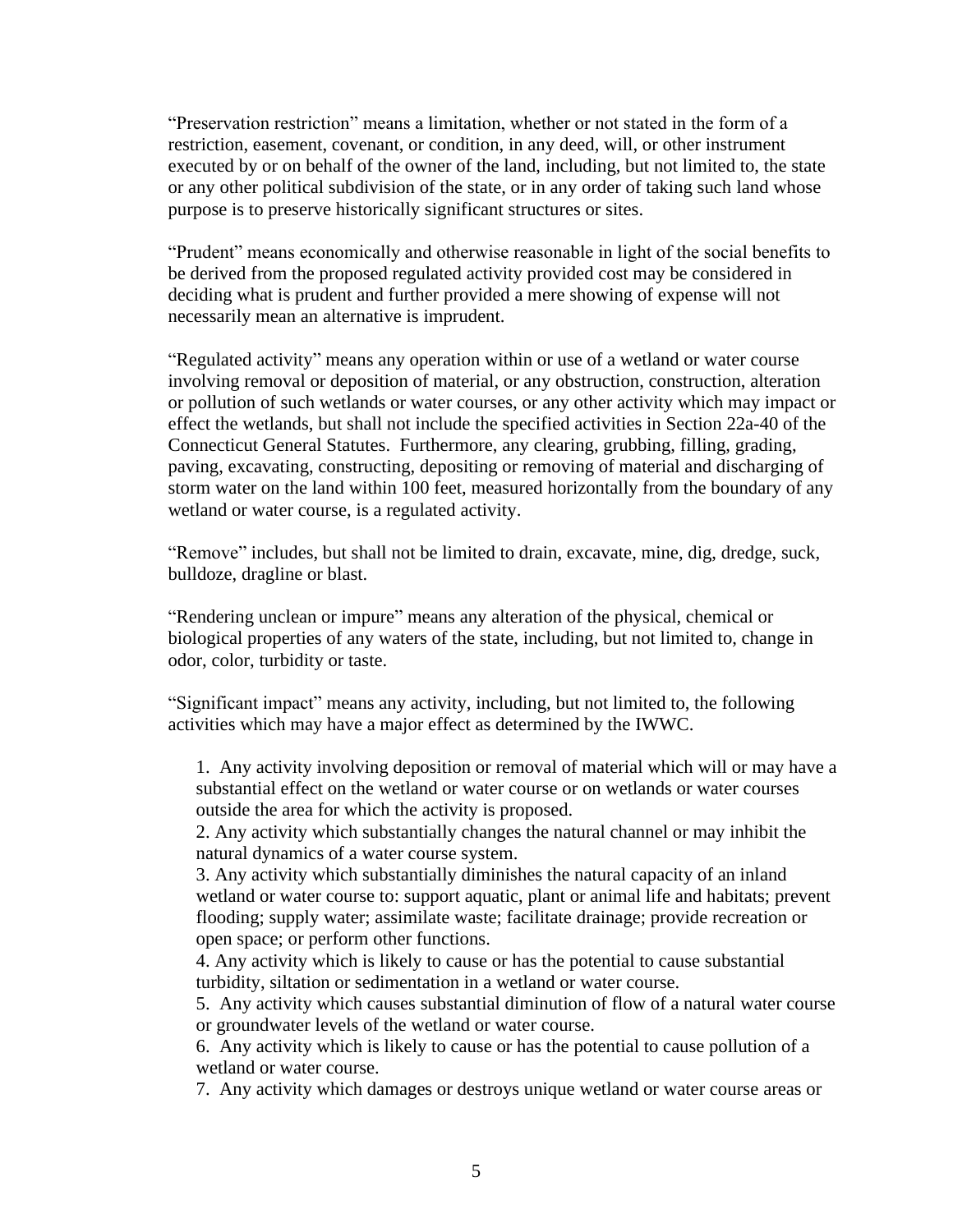such areas having demonstrable scientific or educational value.

"Soil scientist" means an individual duly qualified in accordance with standards set by the federal Office of Personnel Management and the State of Connecticut.

"Swamps" are water courses that are distinguished by the dominance of wetland trees and shrubs.

"Submerged lands" means those lands which are inundated by water on a seasonal or more frequent basis.

"Town" means the Town of Ledyard.

"Upland Review Area." The 100' area extending from the limits of a wetland or water course within which activities may be regulated. See "regulated activity."

"Vernal" means relating to or occurring in the spring.

"Waste" means sewage or any substance, liquid, gaseous, solid or radioactive, which may pollute or tend to pollute any of the wetlands and water courses of the Town.

"Water courses" means rivers, streams, brooks, waterways, lakes, ponds, marshes, swamps, bogs, and all other bodies of water, natural or artificial, vernal or intermittent, public or private, which are contained within, flow through or border upon the Town or any portion thereof not regulated pursuant to Sections 22a-28 through 22a-35, inclusive, of the Connecticut General Statutes.

"Wetlands" means land, including submerged land as defined in this Section, not regulated pursuant to Sections 22a-28 through 22a-35, inclusive, of the Connecticut General Statutes, which consists of any of the soil types designated as poorly drained, very poorly drained, alluvial and floodplain by the National Cooperative Soils Survey, as it may be amended from time to time, of the Natural Resources Conservation Service of the U.S. Department of Agriculture (USDA). Such areas may include filled, graded, or excavated sites which possess an aquic (saturated) soil moisture regime as defined by the USDA Cooperative Soil Survey.

#### **Section 3: Inventory of Inland Wetlands and Water Courses**

3.1 The map of wetlands and water courses entitled "Town of Ledyard Connecticut Inland Wetlands" delineates the general location and boundaries of inland wetlands and the general location of water courses. Copies of this map are available for inspection at the office of the Town Clerk. The precise location of wetlands and water courses shall be determined by the actual character of the land, the distribution of wetland soil types and location of water courses. The IWWC may use aerial photography, remote sensing imagery, resource mapping, soils maps, site inspection observations or other information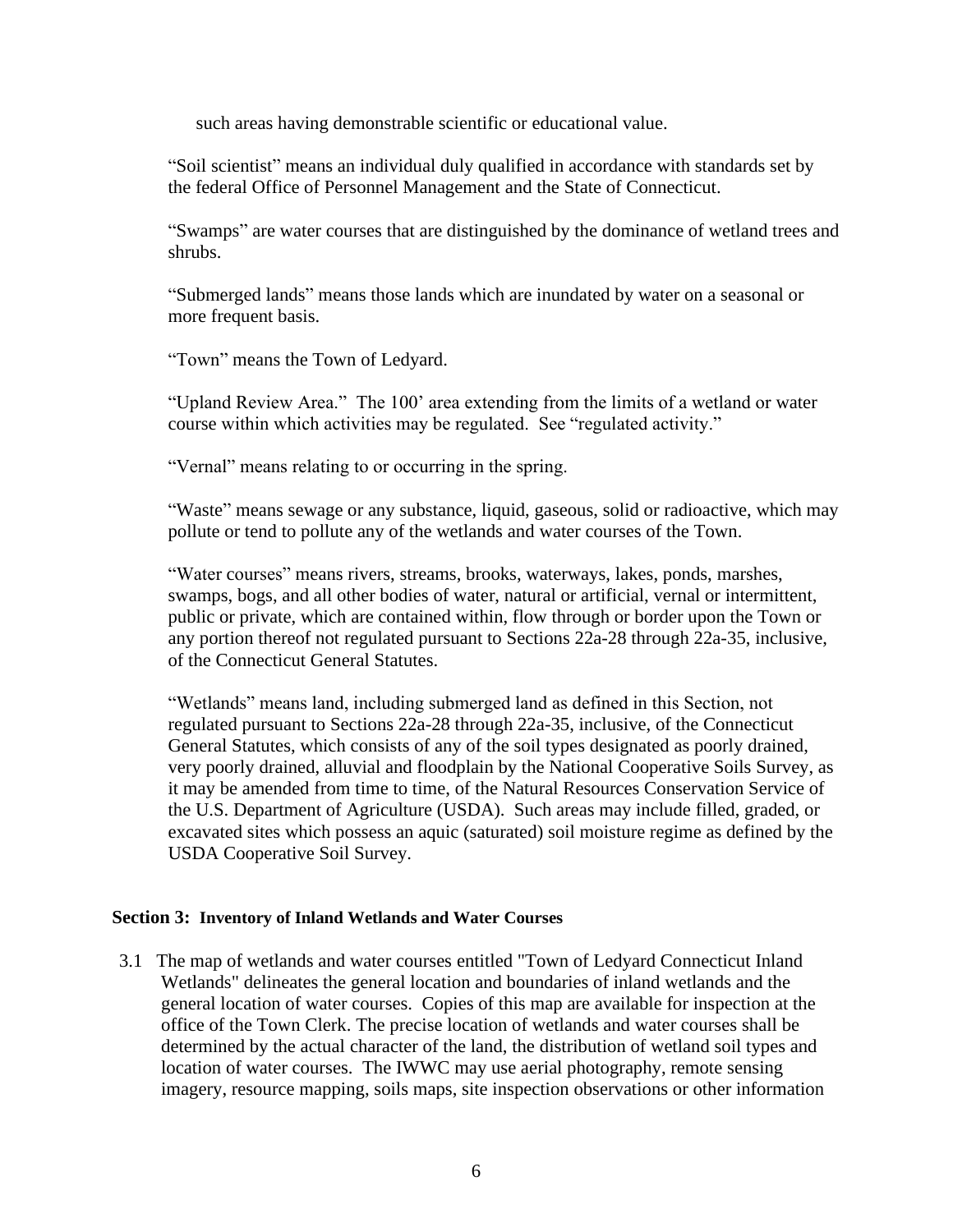in determining the location of the boundaries of wetlands and water courses.

- 3.2 Any person may petition the IWWC for an official amendment to the map. All petitions for a map amendment shall be submitted in writing and shall include all relevant facts and circumstances which support the change. The petitioner shall bear the burden of proof regarding the proposed map amendment. Such proof may include, but not be limited to, aerial photography, remote sensing imagery, resource mapping or other available information. The IWWC may require such person(s) to provide an accurate delineation of regulated areas in accordance with Section 15 of these regulations and shall require a public hearing for the proposed change.
- 3.3 The IWWC shall maintain an inventory of regulated areas within the town. The IWWC may amend its map as more accurate information becomes available. Amendments may become official to the Town Map as a result of a public hearing, per Section 15 of these Regulations, by the Ledyard IWWC.
- 3.4 All official map amendments are subject to the public hearing process outlined in Section 15 of these regulations.

#### **Section 4: Uses As of Right & Non-Regulated Uses (Class A activities)**

4.1 Notification Required. To carry out the purposes of this Section, any person proposing a use of right or a non-regulated activity and use shall, prior to commencement of such activity and use, notify the IWWC on a form provided by it, and provide the IWWC with sufficient information to enable it to properly determine that the proposed activity and use is as of right or non-regulated use of a wetland or water course. The IWWC shall rule that the proposed activity and use or portion of it is a use of right or non-regulated activity or that the proposed activity and use is a regulated activity and a permit is required. The applicant or authorized agent will be notified of the IWWC ruling by the IWWC or its Designated Agent within 10 days of the ruling.

4.2 Use of Right. The following operations and uses shall be permitted in inland wetlands and water courses, as of right:

- a. grazing, farming, nurseries, gardening and harvesting of crops and farm ponds of three acres or less essential to the farming operation, and activities conducted by, or under the authority of, the Department of Energy and Environmental Protection for the purposes of wetland or water course restoration or enhancement or mosquito control. The provisions of this Section shall not be construed to include road construction or the erection of buildings not directly related to the farming operation, relocation of water courses with continual flow, filling or reclamation of wetlands or filling of water courses with continual flow, clear cutting of timber except for the expansion of agricultural crop land, the mining of top soil, peat, sand, gravel or similar material from wetlands or water courses for the purposes of sale;
- b. boat anchorage or mooring;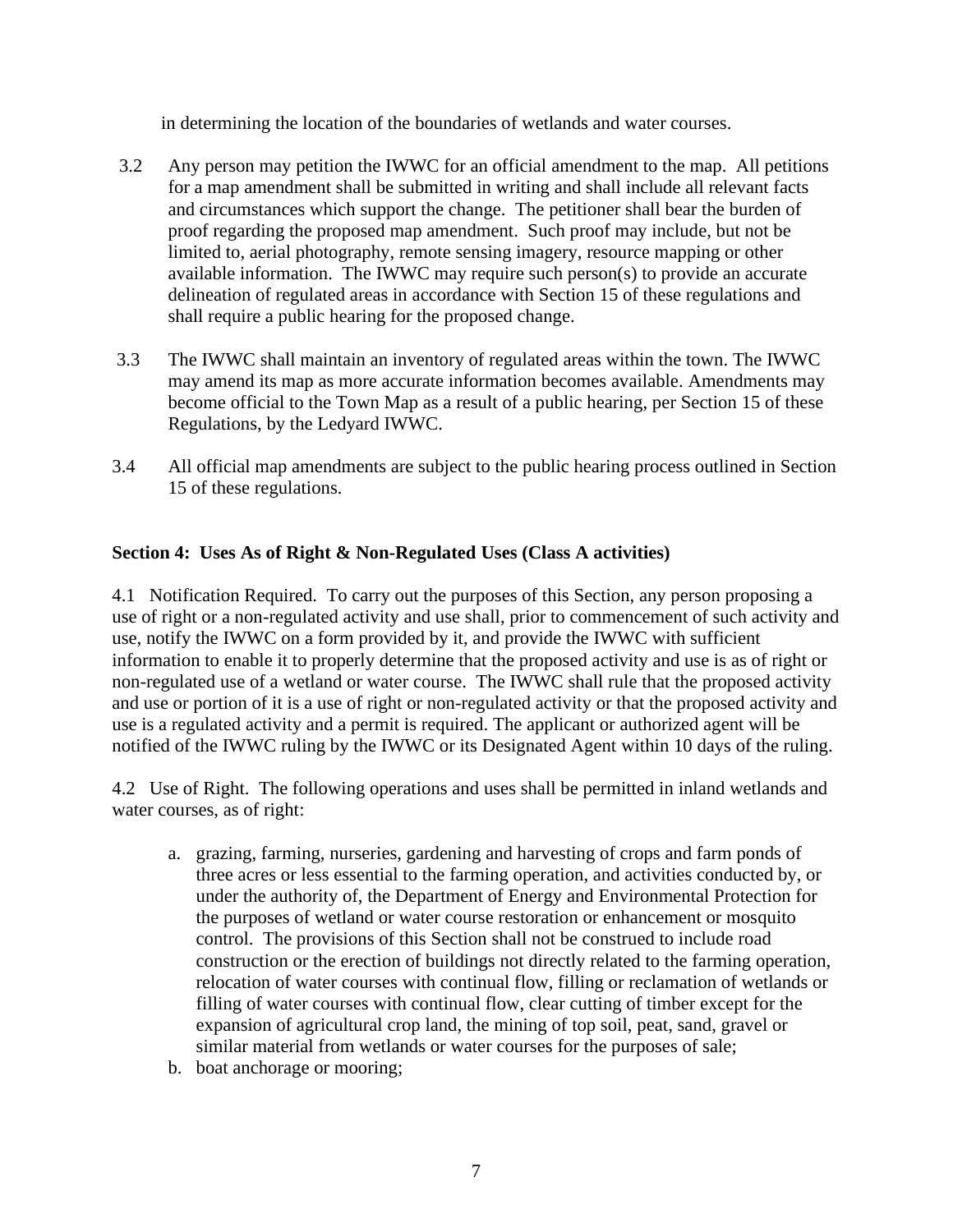- c. uses incidental to the enjoyment and maintenance of residential property, such property defined as equal to or smaller than the largest minimum residential lot site permitted anywhere in the Town (80,000 square feet of lot area). Such incidental uses shall include maintenance of existing structures and landscaping, but shall not include removal or deposition of significant amounts of material from or onto a wetland or water course, or diversion or alteration of a water course;
- d. construction and operation, by water companies as defined by Section 16-1 of the Connecticut General Statutes or by municipal water supply systems as provided for in chapter 102 of the Connecticut General Statutes, of dams, reservoirs and other facilities necessary to the impounding, storage and withdrawal of water in connection with public water supplies except as provided in Sections 22a-401and 22a-403 of the Connecticut General Statutes and;
- e. maintenance relating to any drainage pipe which existed before the effective date of any municipal regulations adopted pursuant to Section 22a-42a of the Connecticut General Statutes or July 1, 1974, whichever is earlier, provided such pipe is on property which is zoned as residential but which does not contain hydrophytic vegetation. For purposes of this Section, "maintenance" means the removal of accumulated leaves, soil, and other debris whether by hand or machine, while the pipe remains in place.
- f. town maintenance. Use of right includes appropriate measures to mitigate erosion, maintenance of drainage culverts and cleanouts (the first 25 feet), reopening a culvert discharge as well as emergency procedures determined by the Mayor or his/her designated official. Emergency work, for the safety of town residents, may be performed under the purview of the Director of Public Works. A permit for the emergency work may be requested after the activity.
- g. withdrawals of water for fire emergency purposes;
- h. the installation of a dry hydrant by or under the authority of a municipal fire department, provided such dry hydrant is only used for firefighting purposes and there is no alternative access to a public water supply. For the purposes of this section, "dry hydrant" means a non-pressurized pipe system that: (A) is readily accessible to fire department apparatus from a proximate public road, (B) provides for the withdrawal of water by suction to such fire department apparatus, and (C) is permanently installed into an existing lake, pond or stream that is a dependable source of water.

4.3 Non-Regulated Use. The following operations and uses shall be allowed, as non-regulated uses in wetlands and water courses, provided they do not disturb the natural and indigenous character of the wetland or water course by removal or deposition of material, alteration or obstruction of water flow or pollution of the wetland or water course:

- a. conservation of soil, vegetation, water, fish, shellfish and wildlife; and
- b. outdoor recreation including play and sporting areas, golf courses, field trials, nature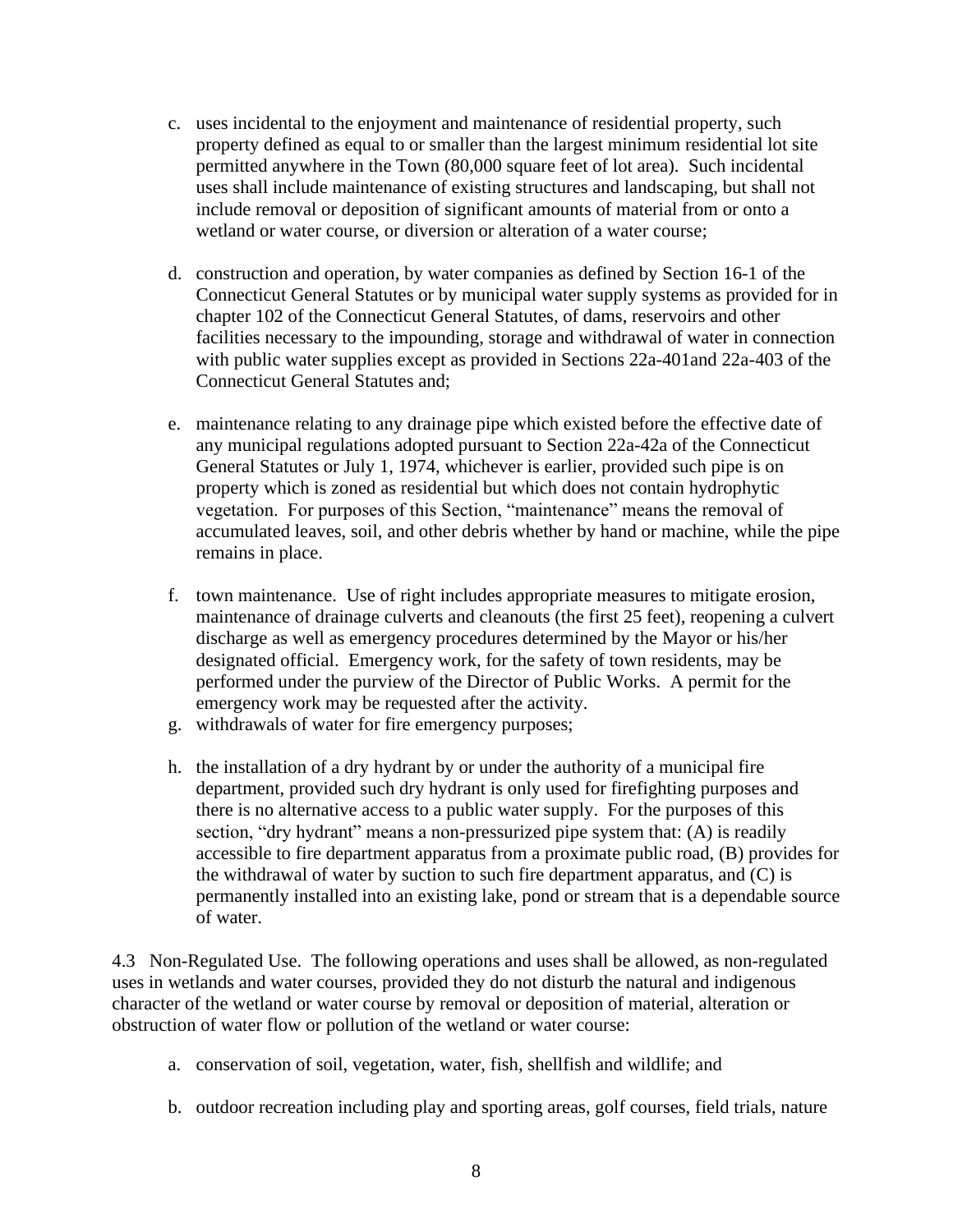study, hiking, horseback riding, swimming, skin diving, camping, boating, water skiing, trapping, hunting, fishing and shell fishing where otherwise legally permitted and regulated.

4.4 Application and Permit Required. All activities in wetlands or water courses involving filling, excavating, dredging, clear cutting, clearing, or grading or any other alteration or use of a wetland or water course not specifically permitted by this Section and otherwise defined as a regulated activity by these regulations shall require a permit from the IWWC in accordance with Section 6 of these regulations, or for certain regulated activities located outside of wetlands and water courses from the Designated Agent in accordance with Section 12 of these regulations.

#### **Section 5: Activities Regulated Exclusively by the Commissioner of Energy and Environmental Protection**

5.1 The Commissioner of Energy and Environmental Protection shall have exclusive jurisdiction over regulated activities in or affecting wetlands or water courses, undertaken by any department, IWWC or instrumentality of the State of Connecticut, except any local or regional board of education, pursuant to Sections 22a-39 or 22a-45a of the Connecticut General Statutes.

5.2 The Commissioner of Energy and Environmental Protection shall have exclusive jurisdiction over tidal wetlands designated and regulated pursuant to Sections 22a-28 through 22a-35 of the Connecticut General Statutes, as amended.

5.3. The Commissioner of Energy and Environmental Protection shall have exclusive jurisdiction over activities authorized under a dam repair or removal order issued by the Commissioner of Energy and Environmental Protection under Section 22a-402 of the Connecticut General Statutes or a permit issued by the Commissioner of Energy and Environmental Protection under Sections 22a-403 of the Connecticut General Statutes. Any person receiving such dam repair or removal order or permit shall not be required to obtain a permit from the IWWC for any action necessary to comply with said dam order or to carry out the activities authorized by said permit.

5.4 The Commissioner of Energy and Environmental Protection shall have exclusive jurisdiction over the discharge of fill or dredged materials into the wetlands and water courses of the state pursuant to Section 401 of the Federal Clean Water Act, as amended, for activities regulated by the U.S. Army Corps of Engineers under Section 404 of the Federal Clean Water Act.

#### **Section 6: Regulated Activities by Ledyard IWWC.**

6.1 There are two classes of regulated activities as defined by these regulations:

- 1. Class B*,* Not a Significant Impact
- 2. Class C, Significant Impact

6.2 No person shall conduct or maintain a regulated activity without first obtaining a permit for such activity from the Inland Wetlands and Water Courses Commission of the Town of Ledyard or its Designated Agent*.*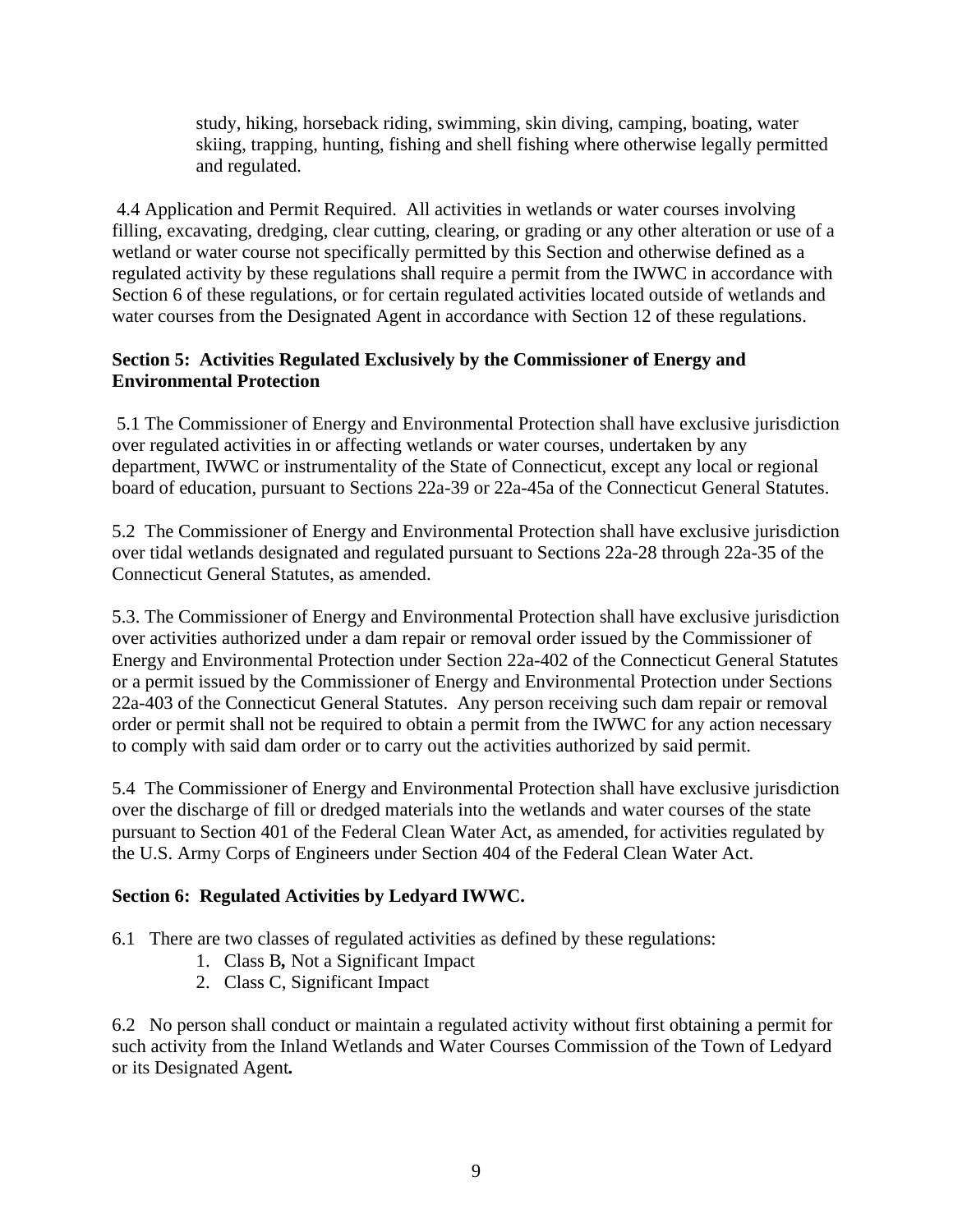6.3 Any person found to be conducting or maintaining a regulated activity without the prior authorization of the IWWC or its Agent, or violating any other provision of these regulations, shall be subject to the enforcement proceedings and penalties prescribed in Section 14 of these regulations and any other remedies as provided by law.

#### **Section 7: Application Requirements**

7.1 Any person intending to conduct a regulated activity, including work within the 100' upland review area, or to renew or modify a permit to conduct such activity, shall apply for a permit on the proper form provided by the IWWC. The application shall contain the information described in this Section and any other information the IWWC may reasonably require. Application forms may be obtained in the office of the IWWC.

7.2 A prospective applicant may request preliminary review with the IWWC to discuss whether or not a proposed activity involves a regulated or significant impact activity.

7.3 The application shall contain such information as is deemed necessary for a fair and informed determination by the IWWC. The IWWC may require the use of a soil scientist or other qualified individual as defined by CGS 22A-36 through 45 as revised to delineate the wetlands and a licensed surveyor, or any other person acceptable to the IWWC, to include the delineation on the plan. All applications shall include the following information below in writing or on maps or drawings.

- .1 Applicant's name
- .2 Home and business mailing addresses
- .3 Telephone numbers (if the applicant is a Limited Liability Corporation or a Corporation the managing member's or responsible corporate officer's name, address, and telephone number)
- .4 Property owner's name, mailing address and telephone number
- .5 Written consent of the land owner (if the applicant is not the owner of the land upon which the subject activity is proposed and/or the holder of any conservation or preservation restriction)
- .6 Applicant's interest in the land
- .7 Geographical location of the land
- .8 Description of the land including:
	- a) Sufficient detail to allow identification of the inland wetlands and water courses
	- b) Area(s) (in acres or square feet) of wetlands or water courses to be disturbed
	- c) Soil type(s)
	- d) Wetland vegetation
	- e) Purpose and a description of the proposed activity
	- f) Proposed erosion and sedimentation control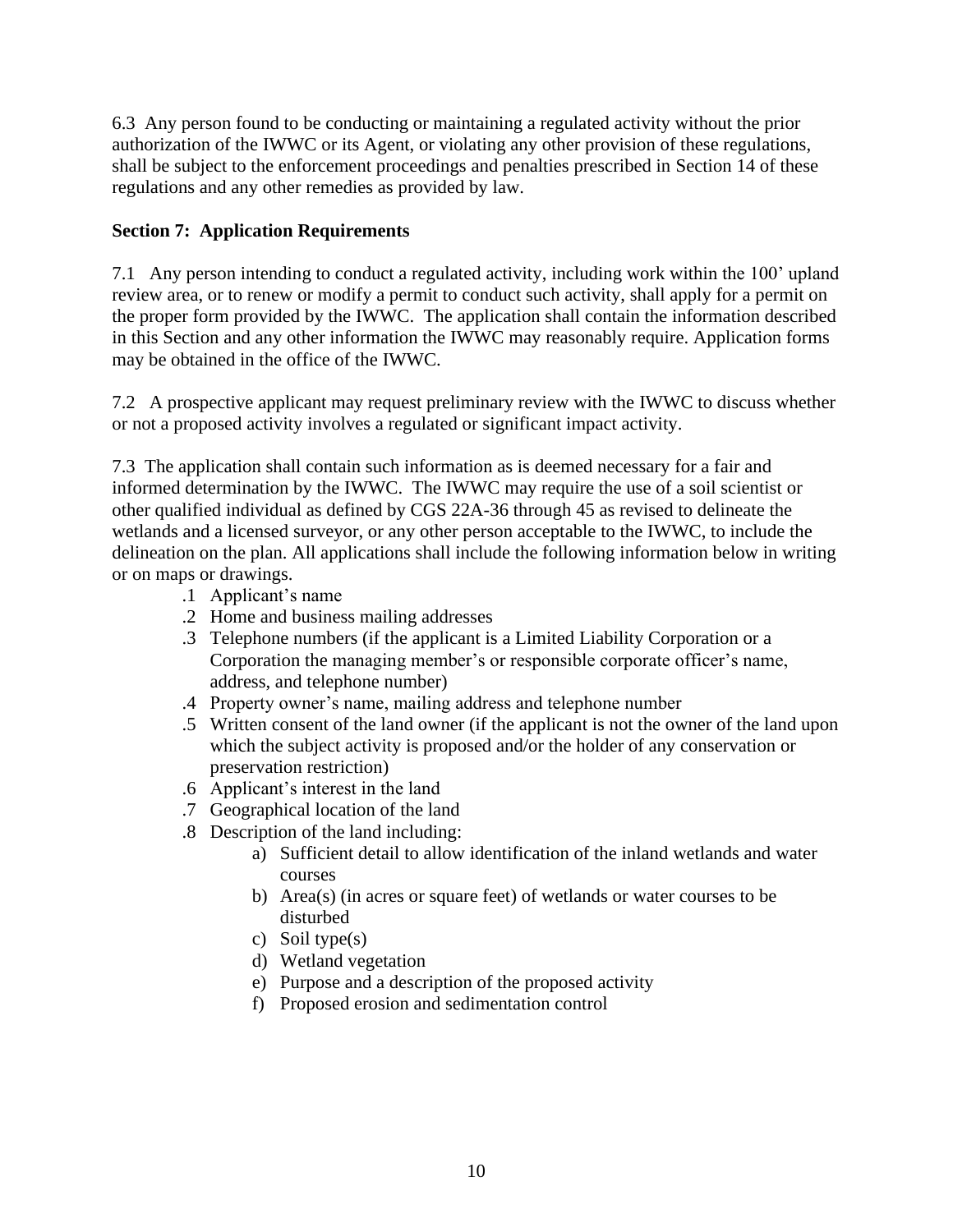- .9 Site plan showing:
	- a) The proposed activity and existing and proposed conditions in relation to wetlands and water courses.
	- b) Further activities associated with, or reasonably related to, the proposed regulated activity which may have an impact on wetlands or water courses.
	- c) In the event that the project will be completed in phases, the application must provide an overview as to what has been done prior and what is proposed for the future. The IWWC may take into account these descriptions in rendering a decision.
- .10 Names and mailing addresses of owners of adjacent land and land directly across the street.
- .11 Statement by the applicant that the applicant is familiar with all the information provided in the application and is aware of the penalties for obtaining a permit through deception or through inaccurate or misleading information.
- .12 Authorization for the members and agents of the IWWC to inspect the subject land, at reasonable times, during the pendency of an application and for the life of the permit.
- .13 Completed DEEP reporting form; the IWWC shall revise or correct the information provided by the applicant and submit the form to the Commissioner of Energy and Environmental Protection in accordance with Section 22a-39-14 of the Regulations of Connecticut State Agencies.
- .14 Any other information the IWWC deems necessary to the understanding of what the applicant is proposing and
- .15 Submission of the appropriate filing fee based on the fee schedule established in Section 19 of these regulations.

7.4 Based on the nature and anticipated effects of the activity, the IWWC or its Agent, may require additional information including, but not limited to, the following:

- 7.4.1 Additional site plan information for the proposed activity and the land which will be affected including:
	- a. Existing and proposed conditions
	- b. Wetland and water course boundaries
	- c. Land contours
	- d. Boundaries of land ownership
	- e. Proposed alterations and uses of wetlands and water courses
	- f. Other pertinent features of the land and the proposed activity
	- g. Mapping of soil types consistent with the categories established by the National Cooperative Soil Survey of the U.S. Natural Resources Conservation Service.
	- h. Alternatives which would cause less or no environmental impact to wetlands or water courses and why the alternative, as set forth in the application, was chosen.
	- i. Other management practices and mitigation measures which may be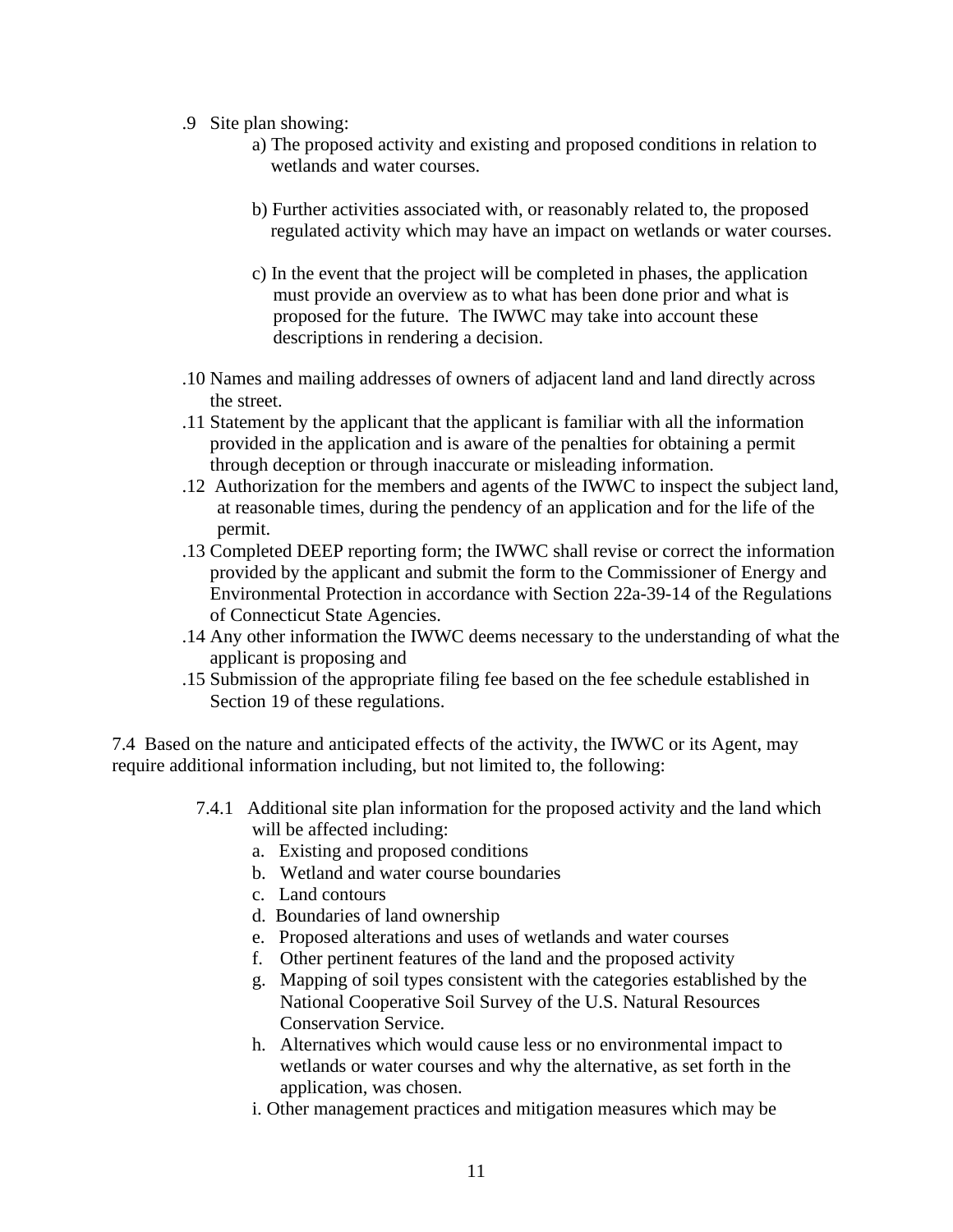considered as a condition of issuing a permit for the proposed regulated activity including, but not limited to, measures to:

- .1 Prevent or minimize pollution or other environmental damage
- .2 Maintain or enhance existing environmental quality, or
- .3 In the following order of priority: restore, enhance and create productive wetland or water course resources

**Note:** All such alternatives may be required to be diagrammed on a site plan or drawing as determined by the IWWC.

- j. Engineering reports and analyses and additional drawings to fully describe the proposed activity including any filling, excavation, drainage or hydraulic modifications to water courses and the proposed erosion and sedimentation control plan.
- k. Description of the ecological communities and functions of the wetlands or water courses involved with the application and the effects of the proposed activity on these communities and wetland functions.
- l. Description of how the applicant will change, diminish, or enhance the ecological communities and functions of the wetlands or water courses involved in the application and each alternative which would cause less or no environmental impact to wetlands or water courses, and a description of why each alternative considered was deemed neither feasible nor prudent.
- m. Analysis of chemical or physical characteristics of any fill material.
- n. Management practices and other measures designed to mitigate the impact of the proposed activity.
- 7.5 The applicant shall certify whether:
	- a. Any portion of the property on which the regulated activity is proposed is located within 500 feet of the boundary of an adjoining municipality;
	- b. Water drainage from the project site will flow through and impact the drainage system within the adjoining municipality; or,
	- c. Water run-off from the improved site will impact streets or other municipal or private property within the adjoining municipality.

7.6 Three copies of all application materials shall be submitted to comprise a complete application unless an applicant is otherwise directed, in writing, by the IWWC. Large maps shall be a size consistent with Connecticut General Statutes §7-31.

7.7 Any application to renew or amend an existing permit shall be filed with the IWWC in accordance with Section 8 of these regulations at least sixty-five (65) days prior to the expiration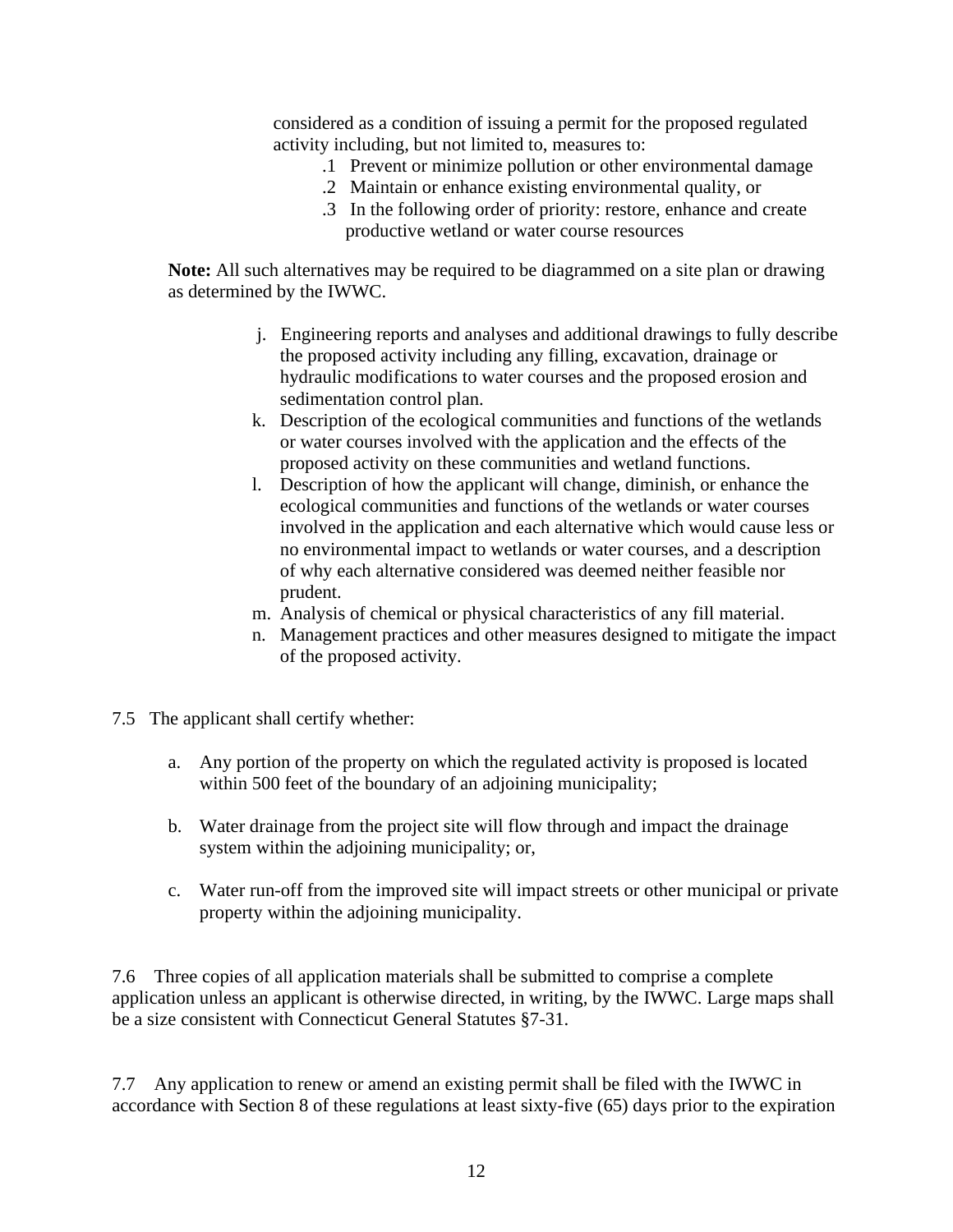date of the permit. Any application to renew or amend such an existing permit shall contain the information required under Section 7 of these regulations provided:

- a. The application may incorporate the documentation and record of the prior application;
- b. The application shall describe the extent of work completed at the time of filing and the schedule for completing the activities authorized in the permit;
- c. The application shall state the reason why the authorized activity was not initiated or completed within the time specified in the permit;
- d. The application shall describe any changes in facts or circumstances involved with or affecting wetlands or water courses or use of the land for which the permit was issued;
- e. The IWWC may, prior to the expiration of a permit, accept an untimely application to renew such permit if the authorized activity is ongoing and allow the continuation of work beyond the expiration date if, in its judgment, the permit is likely to be renewed and the public interest or environment will be best served by not interrupting the activity**;**

7.8 Any application to renew a permit shall be granted upon request of the permit holder unless the IWWC finds that there has been a substantial change in circumstances which requires a new permit application or an enforcement action has been undertaken with regard to the regulated activity for which the permit was issued (See 11.6 to 11.9). Such application to renew a permit can be approved provided (a) no permit issued during the time period from July 1, 2006 to July 2009, inclusive shall be valid for more than eleven years; (b) no permit issued prior to July 1, 2006 or after July 1, 2009 may be valid for more than ten years and (c) permits issued prior to July 1, 2011, if not expired as of May 9, 2011, may be valid for up to 14 years.

| Permit Approved                                    | Valid for      |
|----------------------------------------------------|----------------|
| Prior to $7-1-06$                                  | 10 years       |
| Between 7-1-06 to 7-1-09                           | 11 years       |
| After 7-1-09                                       | 10 years       |
| Prior to $7-1-11$ (if not expired as of $5-9-11$ ) | Up to 14 years |
| Everything else                                    | 2-5 years      |

Table 7.9. Permit Renewals

#### **Section 8: Application Procedures**

8.1 All petitions, applications, or requests shall be submitted to the IWWC or its Agent.

8.2 The IWWC shall, in accordance with Connecticut General Statutes Section 8-7d(f) and 22a-42b, notify the clerk of any adjoining municipality of the pendency of any application, petition, appeal, request or plan concerning any project on any site in which: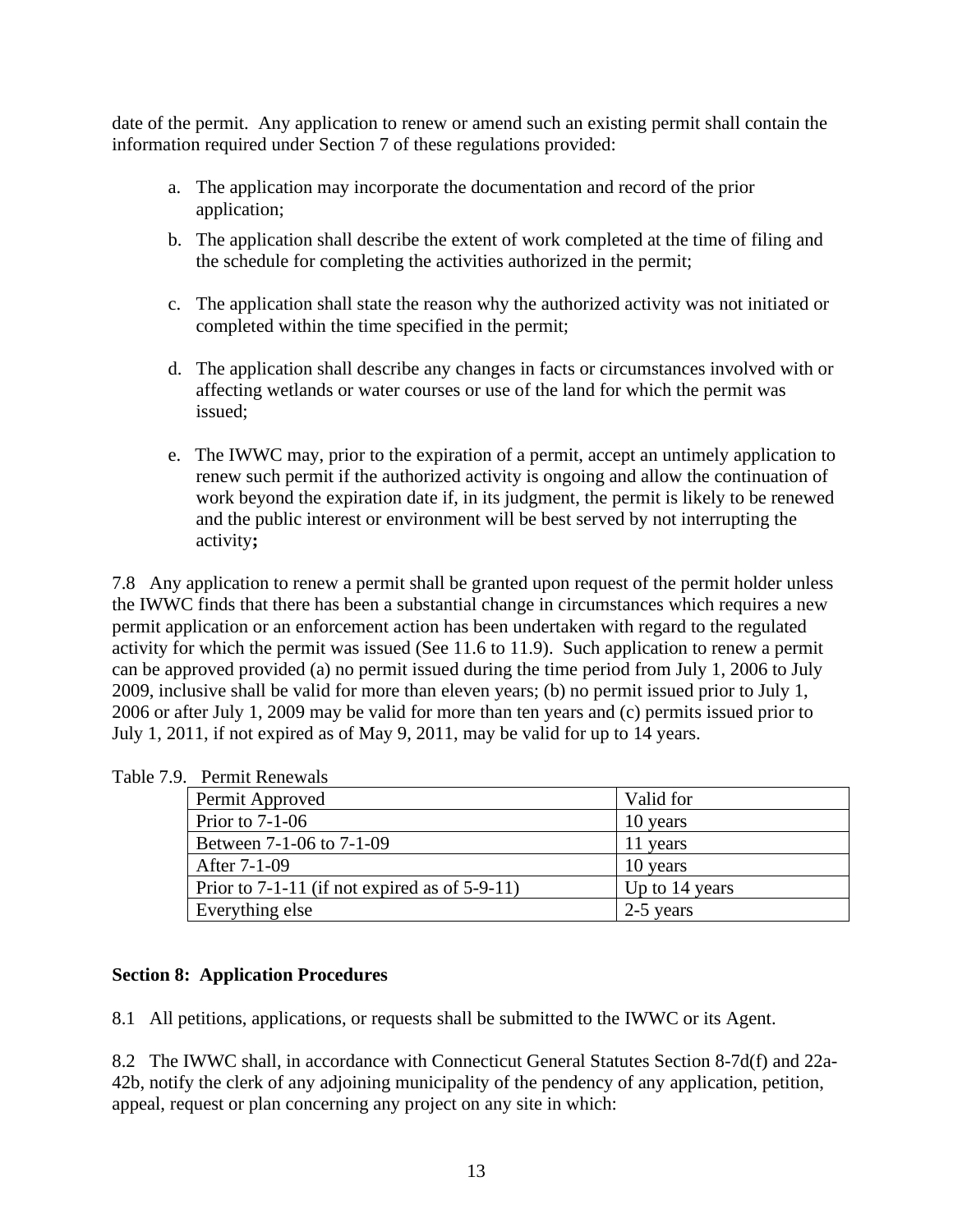- a. any portion of the property affected by a decision of the IWWC is within five hundred feet of the boundary of an adjoining municipality;
- b. a significant portion of the traffic to the completed project on the site will use streets within the adjoining municipality to enter or exit the site;
- c. a significant portion of the sewer or water drainage from the project on the site will flow through and significantly impact the drainage or sewerage system within the adjoining municipality; or
- d. water run-off from the improved site will impact streets or other municipal or private property within the adjoining municipality.

Such notice shall be made by certified mail, return receipt requested, and shall be mailed within seven days of the date of receipt of the application, petition, appeal, request or plan.

8.3 When an application is filed to conduct or cause to be conducted a regulated activity upon an inland wetland or water course, any portion of which is within the watershed of a water company as defined in Section 25-32a of the Connecticut General Statutes or within an Aquifer Protection Area, the applicant shall provide written notification to the water company and the Commissioner of Public Health in a format prescribed by said Commissioner, provided such water company or said Commissioner has filed a map showing the boundaries of the watershed on the land records of the municipality in which the application is made and with the inland wetlands commission of such municipality. Such notice shall be made by certified mail, return receipt requested, and shall be mailed not later than seven days after the date of the application. The water company and the Commissioner of Public Health, through a representative, may appear and be heard at any public hearing on the application.

8.4 The date of receipt of a petition, application, request, or appeal shall be the day of the next regularly scheduled meeting of the IWWC, immediately following the day of submission to the IWWC or its Agent of such petition, application, request or appeal or thirty-five days after such submission, whichever is sooner.

8.5 At any time during the review period, the applicant shall provide such additional information as the IWWC may reasonably require. Requests for such additional information shall not stay the time limitations as set forth in Section 11.2 of these regulations.

8.6 All applications shall be open for public inspection.

8.7 Incomplete applications, as determined by the IWWC, may be denied.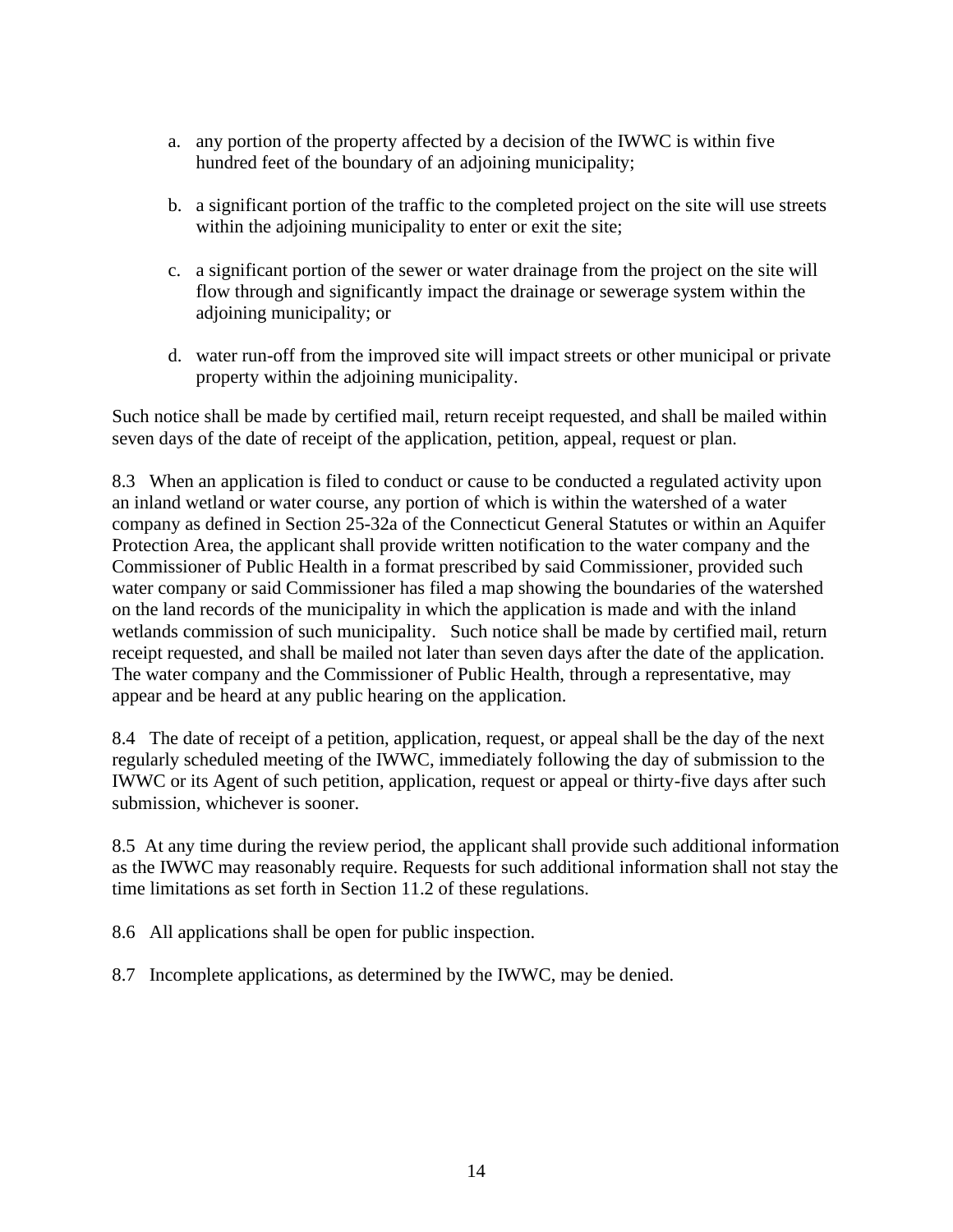#### **Section 9: Public Hearings**

- 9.1 The IWWC shall not hold a public hearing on an application unless:
	- 1. The IWWC determines that the proposed activity may have a significant impact on wetlands or water courses and/or
	- 2. A petition signed by at least twenty-five persons who are eighteen years of age or older and who reside in the Town of Ledyard, requesting a hearing is filed with the IWWC not later than fourteen days after the date of receipt of such application, as defined in Section 8-7d(c) of the Connecticut General Statutes, and/or
	- 3. The IWWC finds that a public hearing regarding such application would be in the public interest.

Such hearing shall be held no later than sixty-five days after the receipt of such application. All applications and maps and documents relating thereto shall be open for public inspection. At such hearing any person or persons may appear and be heard and may be represented by an agent or by an attorney. The IWWC may issue a permit without a public hearing provided no petition provided for in this Section is filed with the IWWC on or before the fourteenth day after the date of receipt of the application.

9.2 Notice of the public hearing shall be published at least twice at intervals of not less than two days, the first not more than fifteen days and not fewer than ten days, and the last not less than two days before the date set for the hearing in a newspaper having a general circulation in the Town of Ledyard.

9.3 The applicant shall provide notice of the public hearing to the owner(s) of record of abutting land and land directly across the street, no less than fifteen days prior to the day of the hearing. Such notice shall be by certified mail or the posting of a sign on site.

#### **Section 10: Considerations for Decision**

10.1 The IWWC may consider the following in making its decision on an application:

- a. The application and its supporting documentation
- b. Reports from other agencies and commissions including but not limited to the Town of Ledyard:
	- 1. Conservation
	- 2. Planning
	- 3. Zoning
	- 4. Building Official
	- 5. Town Authorized Health Officer
- c. The IWWC may also consider comments from the New London County Soil and Water Conservation District, the Southeastern Connecticut Council of Governments or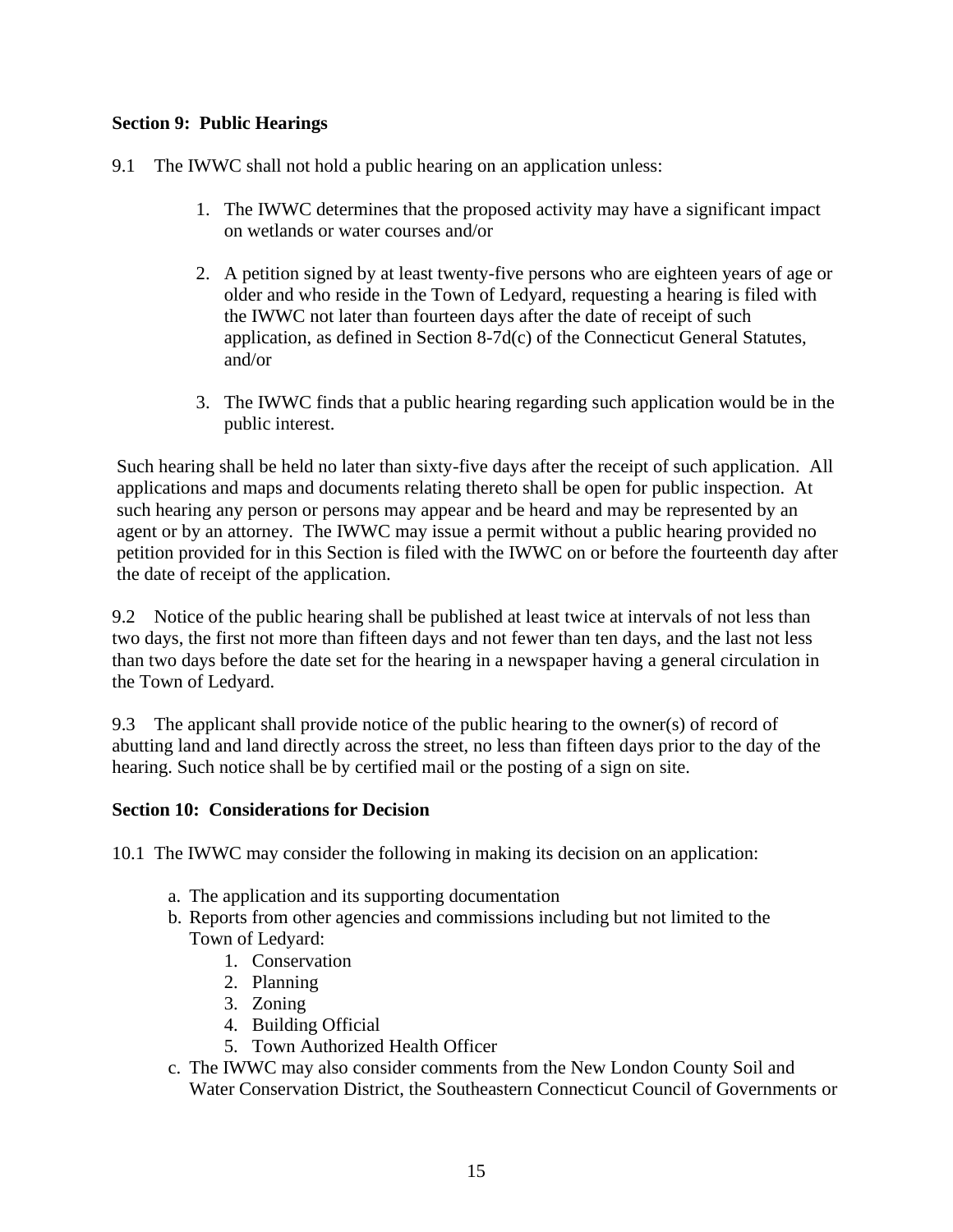other regional organizations (i.e., Council of Elected Officials); agencies in adjacent municipalities which may be affected by the proposed activity, or other technical agencies or organizations which may undertake additional studies or investigations.

- d. Non-receipt of comments from state agencies and commissions listed in subdivision 10.1b and c above within the prescribed time shall neither delay nor prejudice the decision of the IWWC.
- e. For an application for which a public hearing is held, public comments, evidence and testimony.

10.2 Criteria for Decision. In carrying out the purposes and policies of Sections 22a-36 to 22a-45, inclusive, of the Connecticut General Statutes, including matters relating to regulating, licensing and enforcing of the provisions thereof, the IWWC shall take into consideration all relevant facts and circumstances, including but not limited to:

- a. the environmental impact of the proposed regulated activity on wetlands or water courses;
- b. the applicant's purpose for, and any feasible and prudent alternatives to, the proposed regulated activity which alternatives would cause less or no environmental impact to wetlands or water courses.
- c. the relationship between the short term and long term impacts of the proposed regulated activity on wetlands or water courses and the maintenance and enhancement of long-term productivity of such wetlands or water courses.
- d. irreversible and irretrievable loss of wetland or water course resources which would be caused by the proposed regulated activity, including the extent to which such activity would foreclose a future ability to protect, enhance or restore such resources, and any mitigation measures which may be considered as a condition of issuing a permit for such activity including, but not limited to, measures to (1) prevent or minimize pollution or other environmental damage, (2) maintain or enhance existing environmental quality, or (3) in the following order of priority: restore, enhance and create productive wetland or water course resources; the character and degree of injury to, or interference with, safety, health or the reasonable use of property which is caused or threatened by the proposed regulated activity; and impacts of the proposed regulated activity on wetlands or water courses outside the area for which the activity is proposed and future activities associated with or reasonably related to, the proposed regulated activity which are made inevitable by the proposed regulated activity and which may have an impact on wetlands and water courses.
- e. the possibility of further avoiding reduction of the wetland's or water course's natural capacity to support desirable biological life, prevent flooding, supply water, control sedimentation and/or prevent erosion, assimilate wastes, facilitate drainage, and provide recreation and open space;
- f. the extent to which the exercise of property rights and public benefit derived from such use may or may not outweigh or justify the possible degradation of the inland wetland or water course, the interference with the exercise of other property rights, and the impairments or endangerment of public health, safety or welfare;
- g. measures which would mitigate the impact of any aspect of the proposed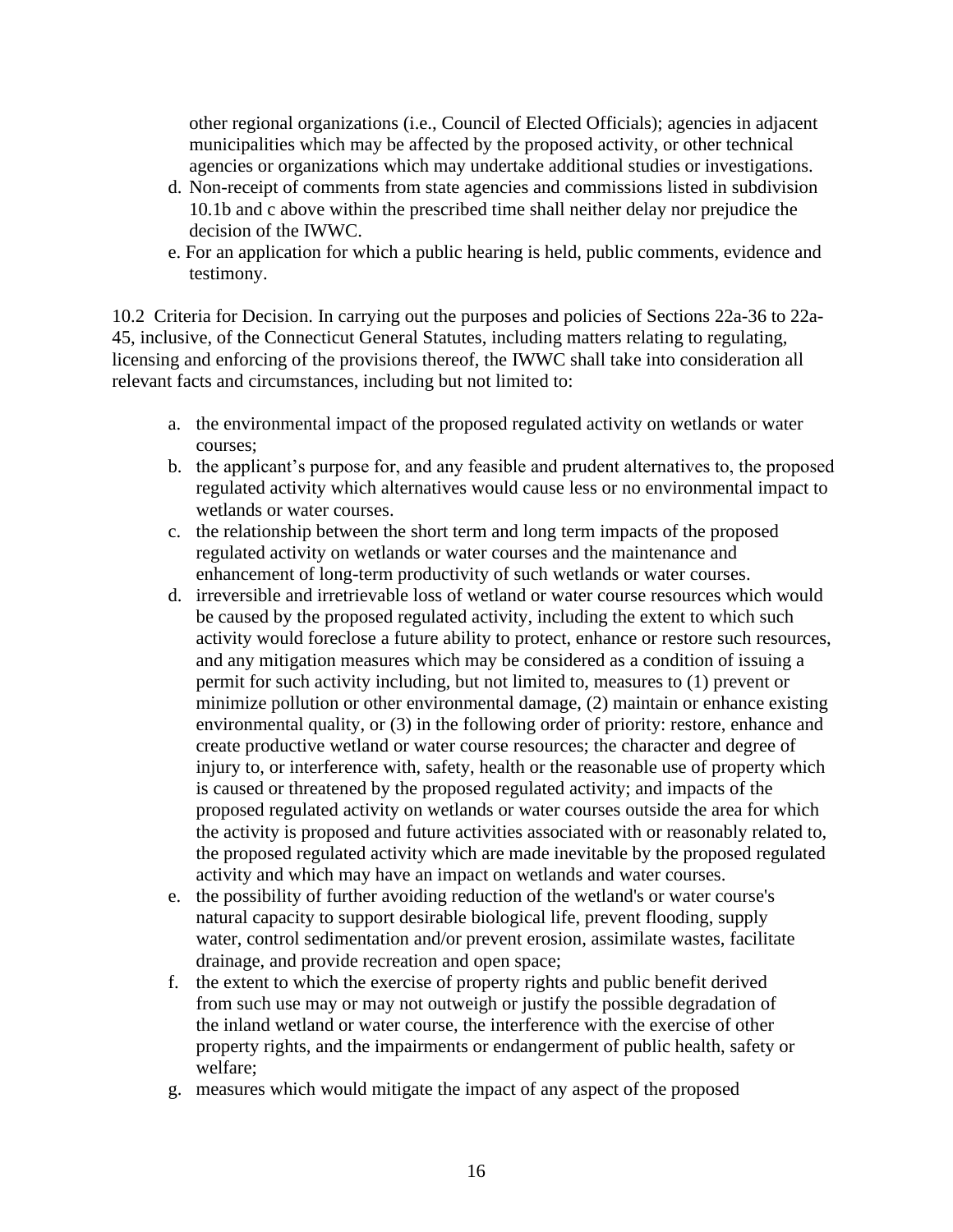regulated activity(s). Such measures include, but are not limited to, actions which would avoid adverse impacts or lessen impacts to wetlands and water courses and which could be feasibly carried out by the applicant and would protect or enhance the wetland's or water course's natural capacity to support fish and wildlife, prevent flooding, supply water, control sedimentation, prevent erosion, assimilate wastes, facilitate drainage, and to provide recreation and recreational use.

10.3 In the case of an application which received a public hearing pursuant to a finding by the IWWC that the proposed activity may have a significant impact on wetlands or water courses, a permit shall not be issued unless the IWWC finds on the basis of the record that a feasible and prudent alternative does not exist. In making this finding the IWWC shall consider the facts and circumstances set forth in Section 10.2. The finding and the reasons therefore shall be stated on the record in writing.

10.4 In the case of an application which is denied on the basis of a finding that there may be feasible and prudent alternatives to the proposed regulated activity which have less adverse impact on wetlands or water courses, the IWWC shall propose on the record in writing the types of alternatives which the applicant may investigate; this Section shall not be construed to shift the burden from the applicant to prove that he is entitled to the permit or to present alternatives to the proposed regulated activity.

10.5 The IWWC shall not deny or condition an application for a regulated activity in an area outside wetlands or water courses on the basis of an impact or effect on aquatic, plant, or animal life unless such activity will likely impact or affect the physical characteristics of such wetlands or water courses.

10.6 In reaching its decision on any application after a public hearing, the IWWC shall base its decision on the record of that hearing. Documentary evidence or other material not in the hearing record shall not be considered by the IWWC in its decision. A conclusion that a feasible and prudent alternative does not exist does not create a presumption that permit should be issued. The applicant has the burden of demonstrating that his/her application is consistent with the purposes and policies of these regulations and sections 22a-36 to 22a-45, inclusive, of the Connecticut General Statutes.

10.7 In the case of an application where the applicant has provided written notice pursuant to Subsection 7, the holder of the restriction may provide proof to the IWWC that granting of the permit application will violate the terms of the restriction. Upon a finding that the requested land use violates the terms of such restriction, the IWWC shall not grant the permit approval.

10.8 In the case of an application where the applicant fails to comply with the provisions of the Subsections 7;

(1) the party holding the conservation or preservation restriction, other than a State agency that holds such restriction, may, not later than 125 days after receipt of actual notice of permit approval, file an appeal with the IWWC, subject to the rules and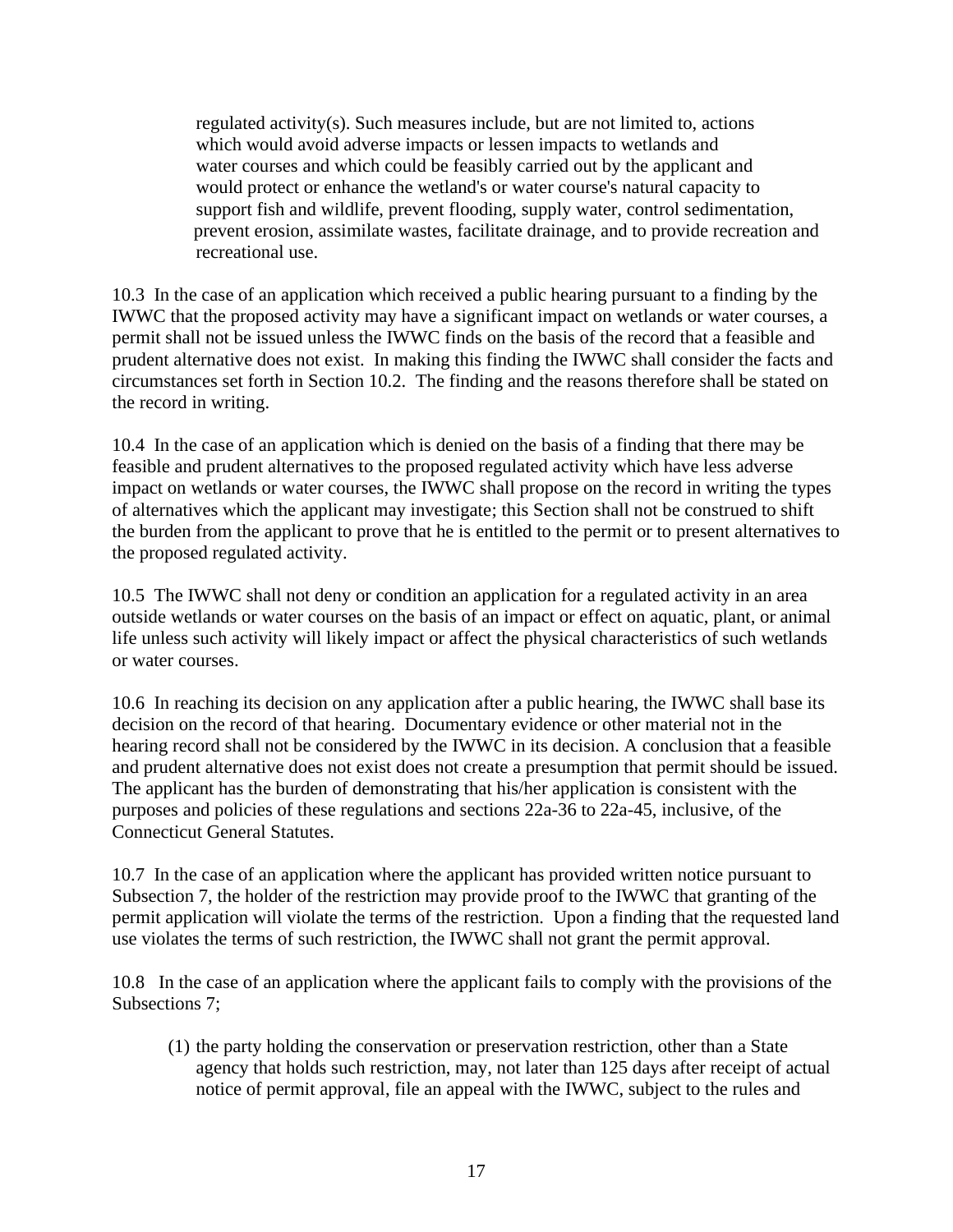regulations of such agency relating to appeals. The IWWC shall reverse the permit approval upon a finding that the requested land use violates the terms of such restrictions; or

(2) the State agency that holds such restriction may, not later than 30 days after receipt of actual notice of permit approval, file an appeal with the IWWC, subject to the rules and regulations of such agency relating to appeals. The IWWC shall immediately reverse such permit approval if the Commissioner of the State agency that holds such restriction certifies that the land use authorized in such permit violates the terms of such conservation or preservation restriction.

10.9 Nothing in Subsections 7 of these regulations shall be construed to prohibit the filing of a permit application or to require such written notice when the activity that is the subject of such permit application will occur on a portion of property that is not restricted under the terms of such conservation or preservation restriction.

#### **Section 11: Decision Process and Permit**

11.1 The IWWC, or its Designated Agent acting pursuant to Section 12 of these regulations, may, in accordance with Section 10 of these regulations, grant the application as filed or grant it upon other terms, conditions, limitations or modifications of the regulated activity designed to carry out the purposes and policies of these regulations, or deny the application**.** Such terms may include any reasonable measures which would mitigate the impacts of the regulated activity and which would (a) prevent or minimize pollution or other environmental damage, (b) maintain or enhance existing environmental quality, or (c) in the following order of priority: restore, enhance and create productive wetland or water course resources.

11.2 No later than sixty-five (65) days after official receipt of an application, the IWWC may hold a public hearing on such application. At such hearing any person or persons may appear and be heard and may be represented by an authorized agent of the property owner. The hearing shall be completed within thirty-five (35) days of its commencement. Action shall be taken on applications within thirty-five (35) days after completion of a public hearing. In the absence of a public hearing, action shall be taken on applications within sixty-five (65) days from the date of receipt of the application. The applicant may consent to one or more extensions of the periods specified in this Section, provided the total extension of all such periods shall not be for longer than sixty-five (65) days, or the applicant may withdraw the application. The failure of the IWWC to act within any time period specified in this Section, or any extension thereof, shall not be deemed to constitute approval of the application. An application deemed incomplete by the IWWC may be withdrawn by the applicant or denied by the IWWC.

11.3 The IWWC shall state upon its record the reasons and bases for its decision.

11.4 The IWWC shall notify the applicant and any person entitled to such notice of its decision within fifteen (15) days of the date of the decision by certified mail, return receipt requested, and the IWWC shall cause notice of its order in the issuance or denial of the permit, to be published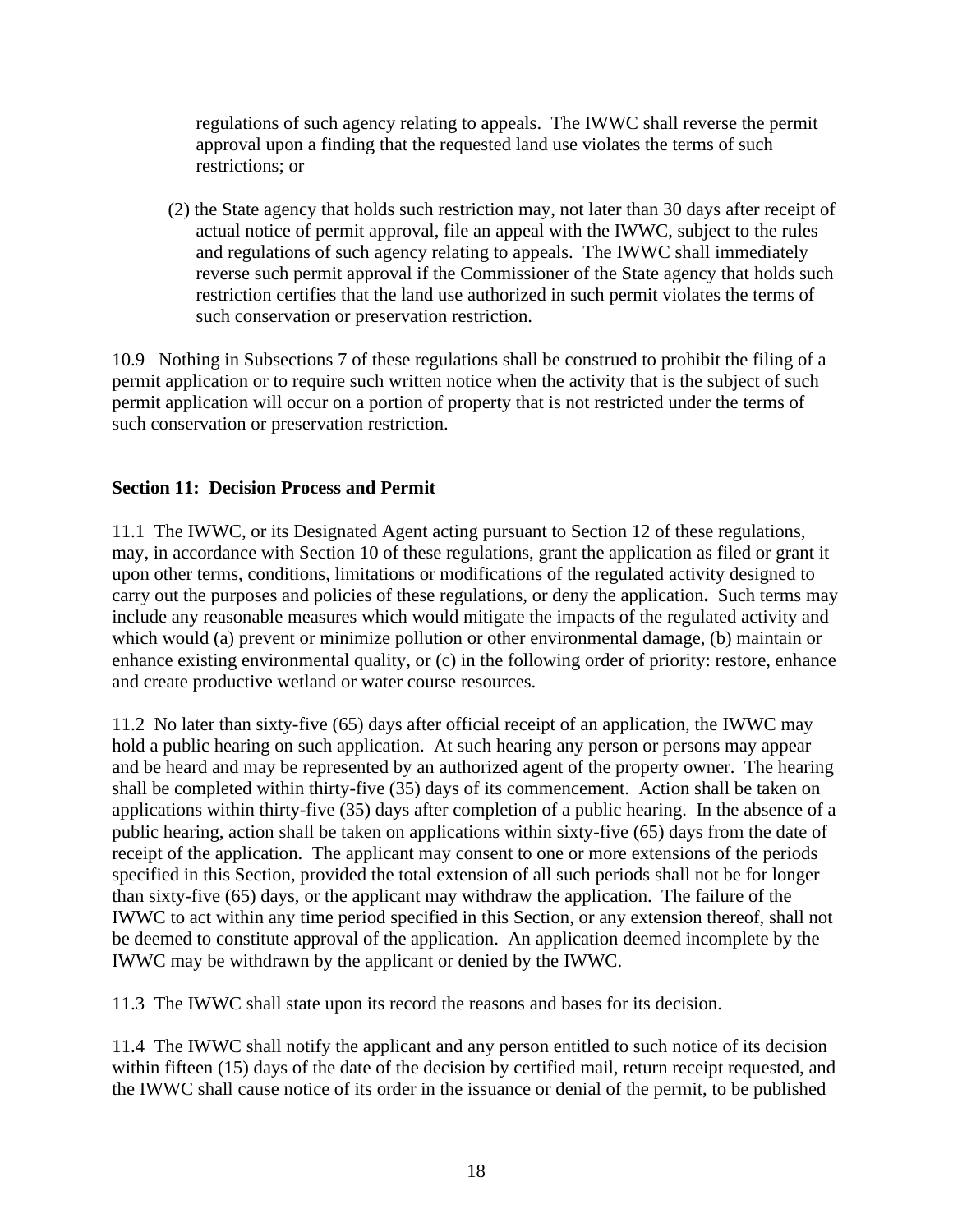in a newspaper having general circulation in the Town of Ledyard. In any case in which such notice is not published within such fifteen day period, the applicant may provide for the publication of such notice within ten days thereafter. The permit is not valid until publication of legal notice of decision.

11.5 If an activity authorized by an inland wetland permit also involves an activity which requires a zoning or subdivision approval, special zoning permit, or variance or special exception, under Sections 8-3(g), 8-3c, or 8-26 of the Connecticut General Statues, the IWWC shall file a copy of the decision and report on the application with the Town of Ledyard Planning Department and Ledyard Zoning Department, within fifteen days of the date of the decision thereon.

11.6 Any permit issued by the IWWC prior to July 1, 2006 or after July 1, 2009 for the development of land for which an approval is required under Section 8-3, 8-25 or 8-26 of the Connecticut General Statutes shall be valid for five years provided the IWWC may establish a specific time period within which any regulated activity shall be conducted. Any permit issued by the IWWC for any other activity not requiring approval under Section 8-3, 8-25 or 8-26 of the Connecticut General Statutes shall be valid for not less than two years and not more than five years. Any permit issued by the IWWC prior to July 1, 2011 that was in effect and did not expire prior to May 9, 2011 shall be valid for a period not less than nine (9) years after the date of such approval.

| Permit Issued                          | Valid for                                    |
|----------------------------------------|----------------------------------------------|
| Prior to July 1, 2006                  | 2-5 years unless otherwise specified by IWWC |
| July 2, 2006 to July 1, 2009           | 2-5 years unless otherwise specified by IWWC |
| After July 1, 2009                     | 2-5 years unless otherwise specified by IWWC |
| Prior to July 1, 2011 (if not expired) | 9 years or more                              |
| Prior to May 9, 2011                   |                                              |
| July 1, 2011 to present                | 2-5 years unless otherwise specified by IWWC |

Table 11.6 Approvals: For permits requiring approval under 8-3, 8-25, or 8-26

11.7 Requests for an extension shall be filed in writing stating the reason for such request at least sixty (60) days prior to the original expiration date. The commission may require a public hearing on such a request if such was required for the original permit.

11.8 No permit including any renewal shall be valid for more for than ten (10) years.

11.9 If a bond or insurance is required in accordance with Section 13 of these regulations, the IWWC may withhold issuing the permit until such bond or insurance is provided.

11.10 General provisions in the issuance of all permits:

a. The IWWC has relied in whole or in part on information provided by the applicant and if such information subsequently proves to be false, deceptive, incomplete or inaccurate, the permit may be modified, suspended or revoked.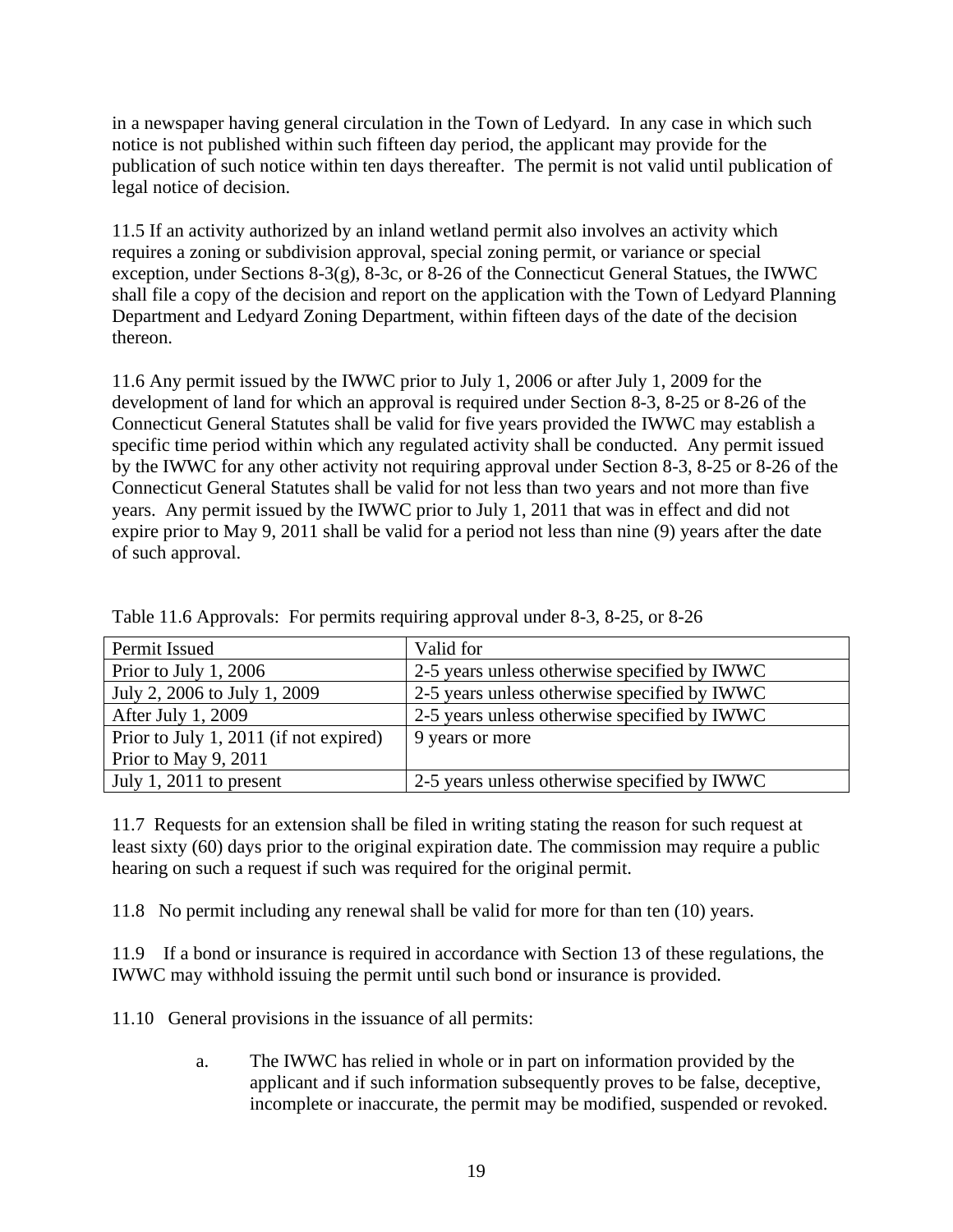- b. All permits issued by the IWWC are subject to and do not derogate any present or future rights or powers of the IWWC or the Town of Ledyard, and convey no rights in real estate or material nor any exclusive privileges, and are further subject to any and all public and private rights and to any federal, state, and municipal laws or regulations pertinent to the subject land or activity.
- c. If the activity authorized by the permit also involves an activity which requires zoning or subdivision approval, special permit, variance or special exception under Sections 8.3(g), 8-3c, or 8-26 of the Connecticut General Statutes, no work pursuant to the wetland permit may begin until such approval is obtained.
- d. In constructing the authorized activities, the permittee shall implement such management practices consistent with the terms and conditions of the permit as needed to control storm water discharges and to prevent erosion and sedimentation and to otherwise prevent pollution of wetlands and water courses.
- e. Permits are not transferable without the prior written consent of the IWWC.

#### **Section 12: Action by Designated Agent to Approve or Extend a Permit.**

12 .1 The IWWC may delegate to its Designated Agent the authority to approve or extend a permit for an activity that is not located in a wetland or water course when such agent finds that the conduct of such activity would result in a no significant impact on any wetlands or water courses. Requests for such approval shall be made on a form provided by the IWWC and shall contain the information listed under Section 7 of these regulations and any other information the IWWC may reasonably require. The provisions for receipt and processing applications prescribed in Sections 8, 9 and 11 of these regulations must be met.

12.2 Any person receiving such approval from such Agent shall, within ten days of the date of such approval, publish, notice of the approval in a newspaper having a general circulation in Ledyard. Any person may appeal such decision of such Agent to the IWWC within fifteen days after the publication date of the notice and the IWWC shall consider such appeal at its next regularly scheduled meeting provided such meeting is no earlier than three business days after receipt by the IWWC or its agent of such appeal. Any person may appear and be heard at the meeting held by the IWWC to consider the subject appeal. The IWWC shall, at its discretion, sustain, alter, or reject the decision of its agent or require an application for a permit in accordance with Section 7 of these regulations.

#### **Section 13: Bond and Insurance**

13.1 The IWWC may require, as a permit condition, the filing of a bond or letter of credit in such amount and in a form approved by the IWWC.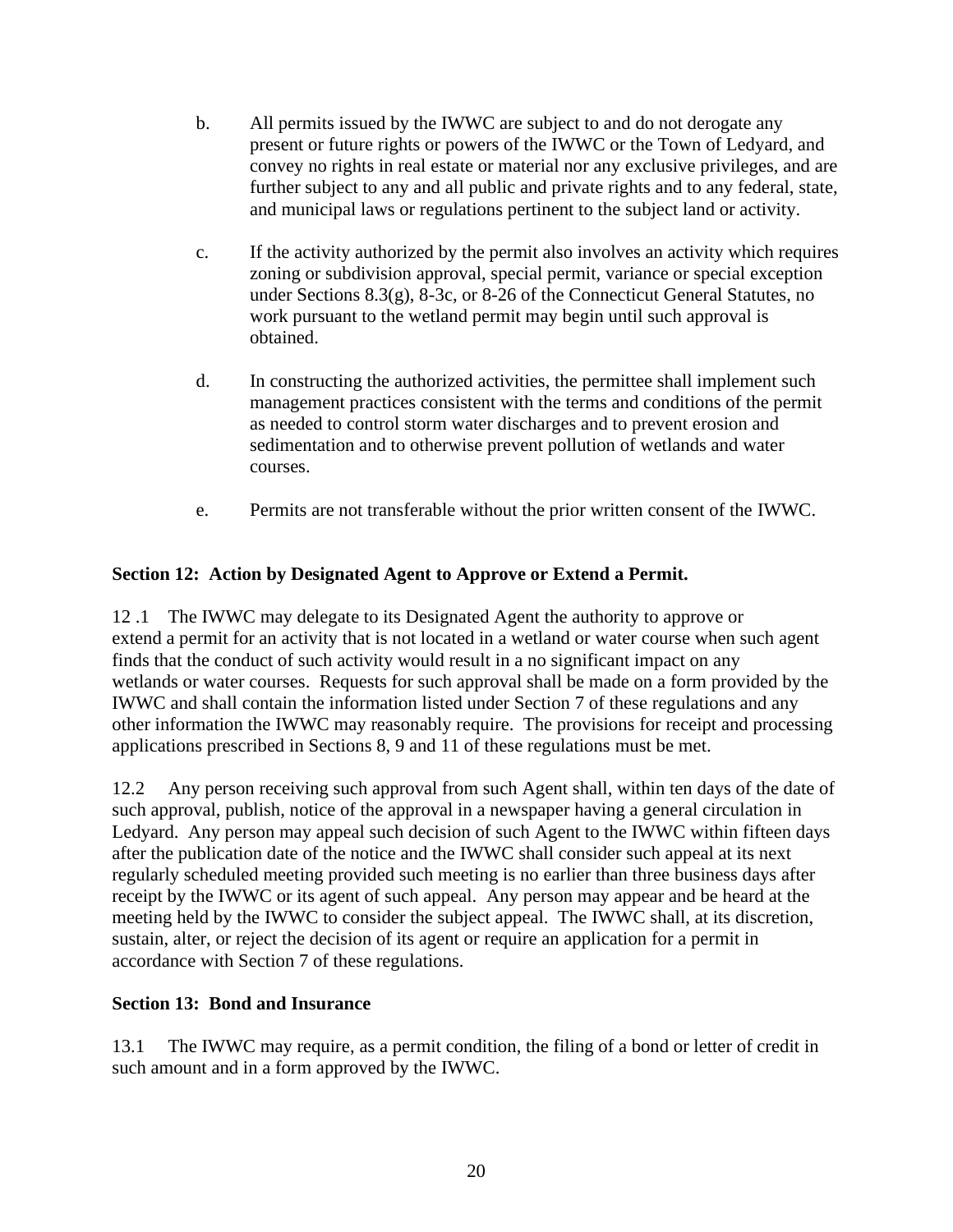13.2 The bond or letter of credit shall be conditioned on compliance with the provisions of these regulations and the terms, conditions and limitations established in the permit.

#### **Section 14***:* **Enforcement**

14.1 The IWWC may appoint an agent or agents to act on its behalf with the authority to issue a Notice of Violation or an Order to Cease and Desist and carry out other actions or investigations necessary for the enforcement of these regulations. In carrying out the purposes of this Section, the IWWC or its Designated Agent shall take into consideration the criteria for decision under Section 10.3 of these regulations.

14.2 The IWWC or its agent may make regular inspections at reasonable hours of all regulated activities for which permits have been issued with the notification to the property owner or the authorized agent of the owner during the life of the permit.

14.3 In the case in which a permit has not been issued or a permit has expired, the IWWC or its agent may make regular inspections at reasonable hours with the consent of the property owner or the authorized agent of the property owner.

14.4 If the IWWC or its Designated Agent finds that any person is conducting or maintaining any activity, facility or condition which is in violation of the Act or these regulations, the IWWC or its Designated Agent may:

- a. issue a written order (either a Notice of Violation or a Cease and Desist) by certified mail, return receipt requested, to such person conducting such activity or maintaining such facility or condition to immediately cease such activity or to correct such facility or condition. Within ten (10) calendar days of the issuance of such order the IWWC shall hold a hearing to provide the person an opportunity to be heard and show cause why the order should not remain in effect. The IWWC shall consider the facts presented at the hearing and within ten (10) days of the completion of the hearing notify the person by certified mail that the original order remains in effect, that a revised order is in effect, or that the order has been withdrawn. The IWWC shall publish notice of its decision in a newspaper having general circulation in the municipality. The original order shall be effective upon issuance and shall remain in effect until the IWWC affirms, revises or withdraws the order. The issuance of an order pursuant to this Section shall not delay or bar an action pursuant to Section 22a-44(b) of the Connecticut General Statutes, as amended.
- b. issue a Notice of Violation to such person conducting such activity or maintaining such facility or condition, stating the nature of the violation, the jurisdiction of the IWWC, and prescribing the necessary action and steps to correct the violation including, without limitation, halting work in wetlands or water courses. The IWWC may request that the individual appear at the next regularly scheduled meeting of the IWWC to discuss the unauthorized activity, and/or provide a written reply to the notice or file an application for the necessary permit. Failure to carry out the action(s) directed in a Notice of Violation may result in issuance of the order provided in Section 14.4a. or other enforcement proceedings as provided by law.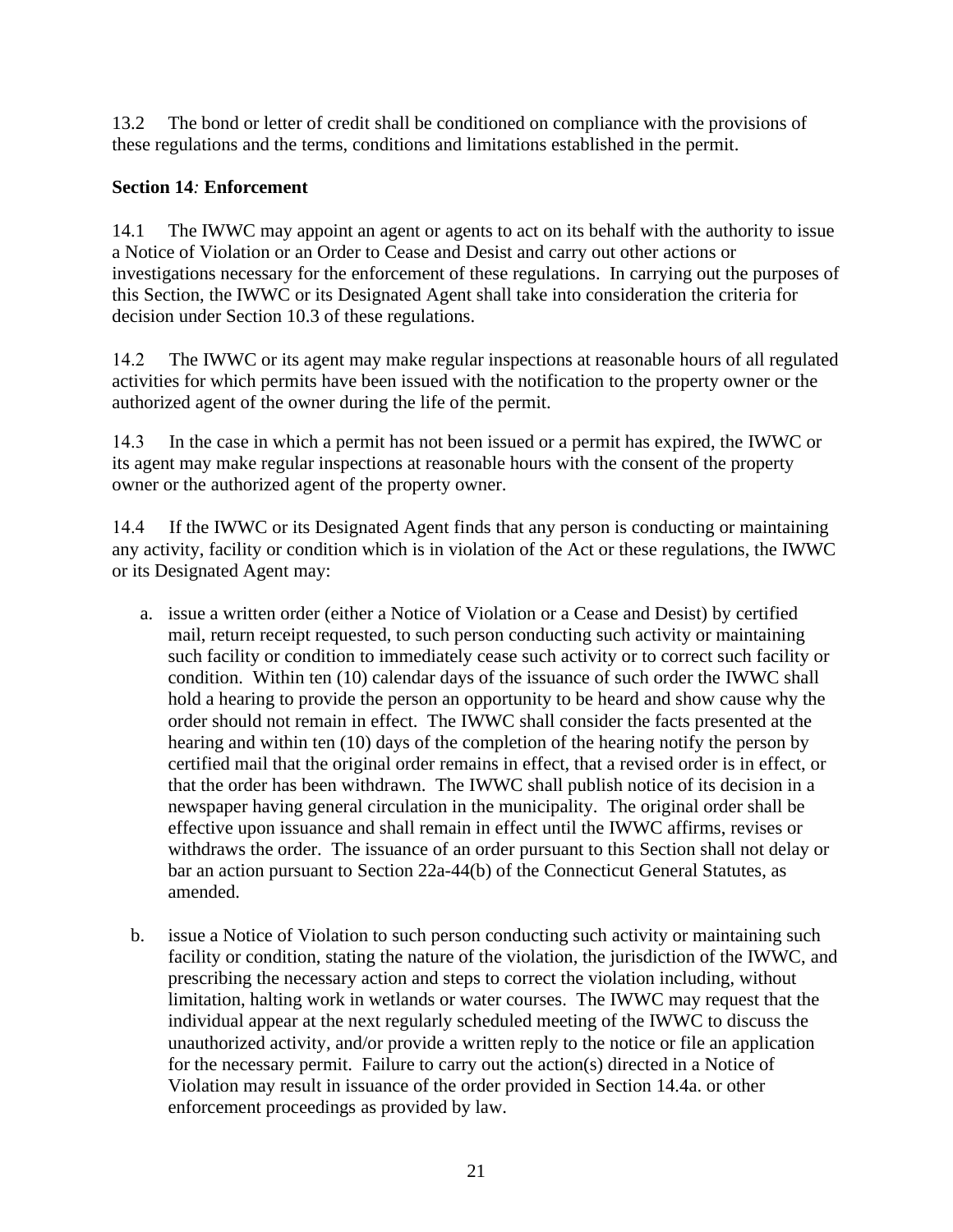14.5 The IWWC may suspend or revoke a permit if it finds that the permittee has not complied with the terms, conditions or limitations set forth in the permit or has exceeded the scope of the work as set forth in the application including application plans. Prior to revoking or suspending any permit, the IWWC shall issue notice to the permittee, personally or by certified mail, return receipt requested, setting forth the facts or conduct which warrants the intended action. The IWWC shall hold a hearing to provide the permittee an opportunity to show that it is in compliance with its permit and any and all requirements for retention of the permit. The permittee shall be notified of the IWWC's decision to suspend, revoke, or maintain a permit by certified mail within fifteen (15) days of the date of its decision. The IWWC shall publish notice of the suspension or revocation in a newspaper having general circulation in the municipality.

#### **Section 15: Amendments**

15.1 General. These regulations and the inventory and map of the wetlands and water courses entitled "Town of Ledyard Connecticut Inland Wetlands" may be amended, from time to time by the IWWC in accordance with changes in the Connecticut General Statutes or regulations of the Connecticut Department of Energy and Environmental Protection, or as new information regarding soils and inland wetlands and water courses becomes available.

15.2 An application filed with the IWWC which is in conformance with the applicable inland wetlands regulations as of the date of the receipt of such application shall not be required thereafter to comply with any change in inland wetland regulations taking effect on or after the date of such receipt and any appeal from the decision of the IWWC with respect to such application shall not be dismissed by the Superior Court on the grounds that such a change has taken effect on or after the date of such receipt. The provisions of this Section shall not be construed to apply (1) to the establishment, amendment or change of boundaries of inland wetlands or water courses or (2) to any change in regulations necessary to make such regulations consistent with the provisions of the Act as of the date of such receipt.

15.3 These regulations and the inventory and map of the wetlands and water courses entitled "Town of Ledyard Connecticut Inland Wetlands" shall be amended in the manner specified in Section 22a-42a of the Connecticut General Statutes, as amended. The IWWC shall provide the Commissioner of Energy and Environmental Protection with a copy of any proposed regulations and notice of the public hearing to consider any proposed regulations or amendments thereto, except map amendments, at least thirty-five days before the public hearing on their adoption.

15.4 Petitions requesting changes or amendments to the "Town of Ledyard Connecticut Inland Wetlands" shall contain at least the following information:

- a. the petitioner's name, mailing address and telephone number;
- b. the address, or location, of the land affected by the petition;
- c. the petitioner's interest in the land affected by the petition;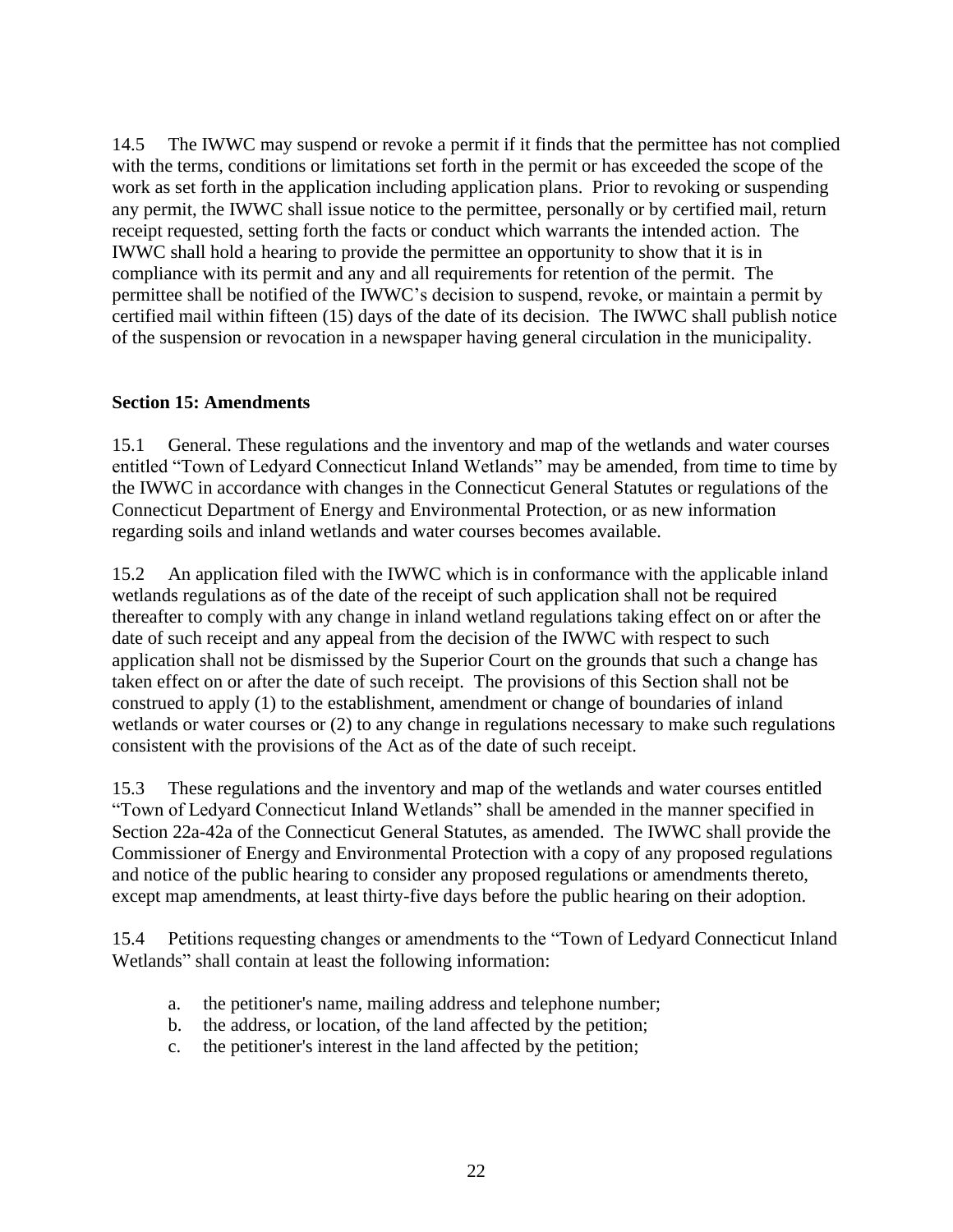- d. map(s) showing the geographic location of the land affected by the petition and the existing and the proposed wetland(s) and water course(s) boundaries on such land in accurate detail together with the documentation supporting such proposed boundary locations;
- e. the reasons for the requested action,
- f. the name, mailing address and telephone number of the owner(s) of such land;
- g. the names and mailing addresses of the owners of abutting land;
- h. documentation by a soil scientist of the distribution of wetland soils on said land. Such documentation shall at a minimum include the report of the soil scientist documenting the location of wetland soils on the land and a map of the said land indicating the flag locations set by the soil scientist and defining the boundaries of wetland soil types;
- i. map(s) showing any proposed development of the land in relation to existing and proposed wetland and water course boundaries; and
- j. three (3) paper copies of the map(s) plus, following IWWC action, submission in a digital format are required.

15.5 Any person who submits an application to amend the "Town of Ledyard Connecticut Inland Wetlands" shall bear the burden of proof for all requested map amendments. Such proof may include, but is not limited to, professional interpretation of aerial photography and remote sensing imagery, resource mapping, soils mapping, or other information acceptable to the IWWC.

If such person is the owner, developer or contract purchaser of the land which is the subject of the petition, or if such person is representing the interests of such an owner, developer or purchaser, in addition to the information required in Section 15.4, the petition shall include:

- a. the name, mailing address and telephone number of the owner(s) of such land and owner(s) agent or other representative;
- b. the names and mailing addresses of the owners of abutting land;
- c. documentation by a soil scientist of the distribution of wetland soils on said land. Such documentation shall at a minimum include the report of the soil scientist documenting the location of wetland soils on the land and a map of the said land indicating the flag locations set by the soil scientist and defining the boundaries of wetland soil types; and
- d. map(s) showing any proposed development of the land in relation to existing and proposed wetland and water course boundaries.
- e. 3 paper copies of the map(s) plus submission in a digital format are required.

15.6 Wetlands and water courses shall be delineated by a soil scientist, or other qualified individual as defined by CGS§ 22a-36 through 45 as revised.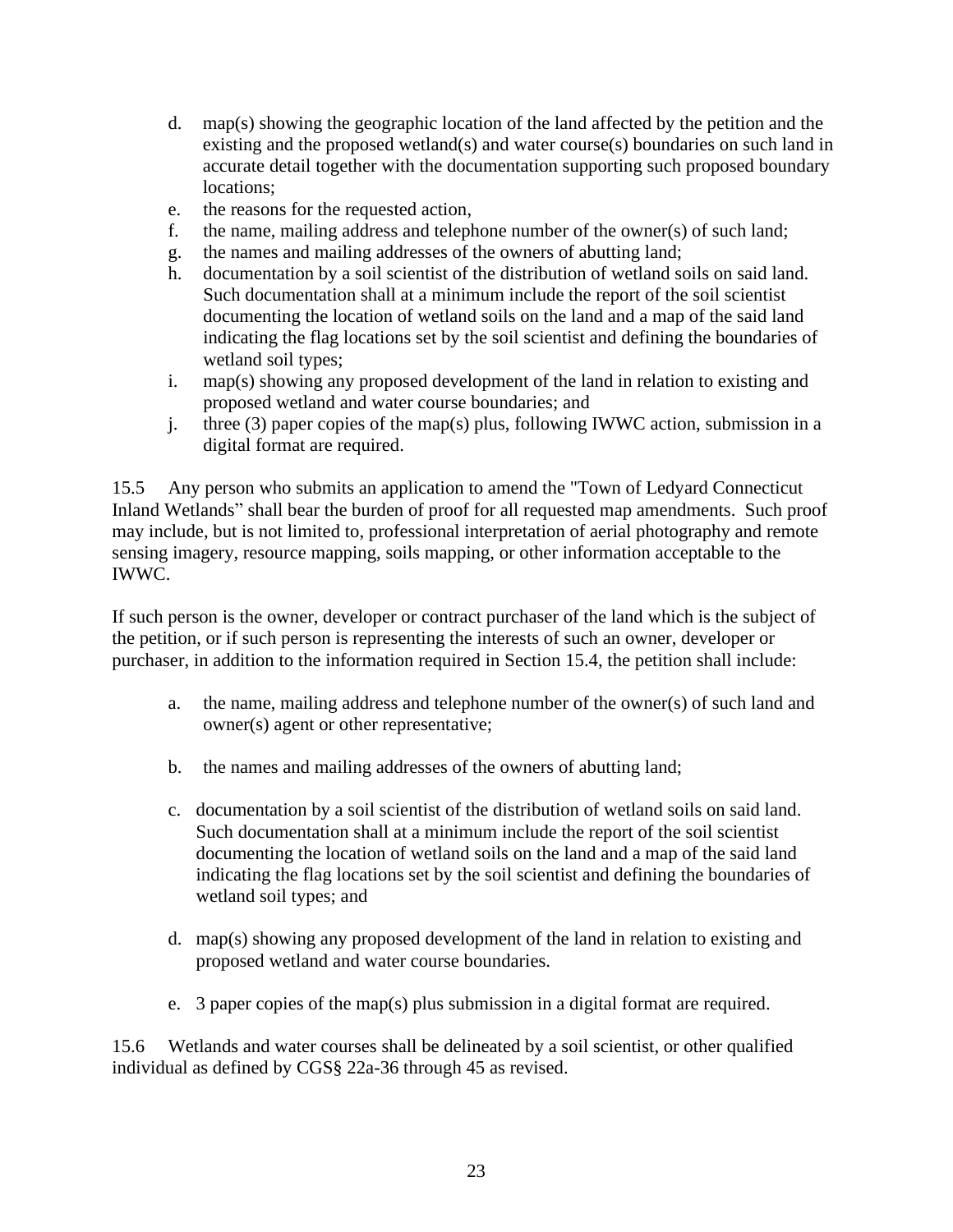15.7 A public hearing shall be held on petitions to amend the inventory and map of the wetlands and water courses entitled "Town of Ledyard Connecticut Inland Wetlands." Notice of the hearing shall be published in a newspaper, having a general circulation in the Town of Ledyard, at least twice at intervals of not less than two days, the first not more than fifteen days, nor less than ten days, and the last not less than two days before the date set for the hearing. All materials including maps and documents relating to the petition shall be open for public inspection.

15.8 The IWWC shall hold a public hearing on a petition to amend the regulations and the "Town of Ledyard Connecticut Inland Wetlands" within sixty-five (65) days after receipt of such petition. The hearing shall be completed within thirty-five (35) days after commencement. The IWWC shall act upon the changes requested in such petition within sixty-five (65) days after completion of such hearing. At such hearing, any person or persons may appear and be heard and may be represented by an agent authorized by the property owner. The petitioner may consent to one or more extensions of any period specified in this Section, provided the total extension of all such periods shall not be for longer than sixty-five (65) days, or may withdraw such petition. Failure of the IWWC to act within any time period specified in this Section or any extension thereof, shall not be deemed to constitute approval of the petition.

15.9 The IWWC shall make its decision and state, in writing, the reasons why the change in the "Town of Ledyard Connecticut Inland Wetlands" was made.

#### **Section 16: Appeals**

16.1 Appeal of actions of the IWWC shall be made in accordance with the provisions of Section 22a-43 of the Connecticut General Statutes, as amended.

16.2 Two copies of the appeal are to be served on the Town Clerk who will then forward a copy to the IWWC Chair.

#### **Section 17: Conflict and Severance**

17.1 If there is a conflict among the provisions of these regulations, the provision which imposes the most stringent standards for the use of wetlands and water courses shall govern. The invalidity of any word, clause, sentence, section, part, subdivision or provision of these regulations shall not affect the validity of any other part which can be given effect without such invalid part or parts.

17.2 If there is a conflict between the provisions of these regulations and the provisions of the Act, the provisions of the Act shall govern.